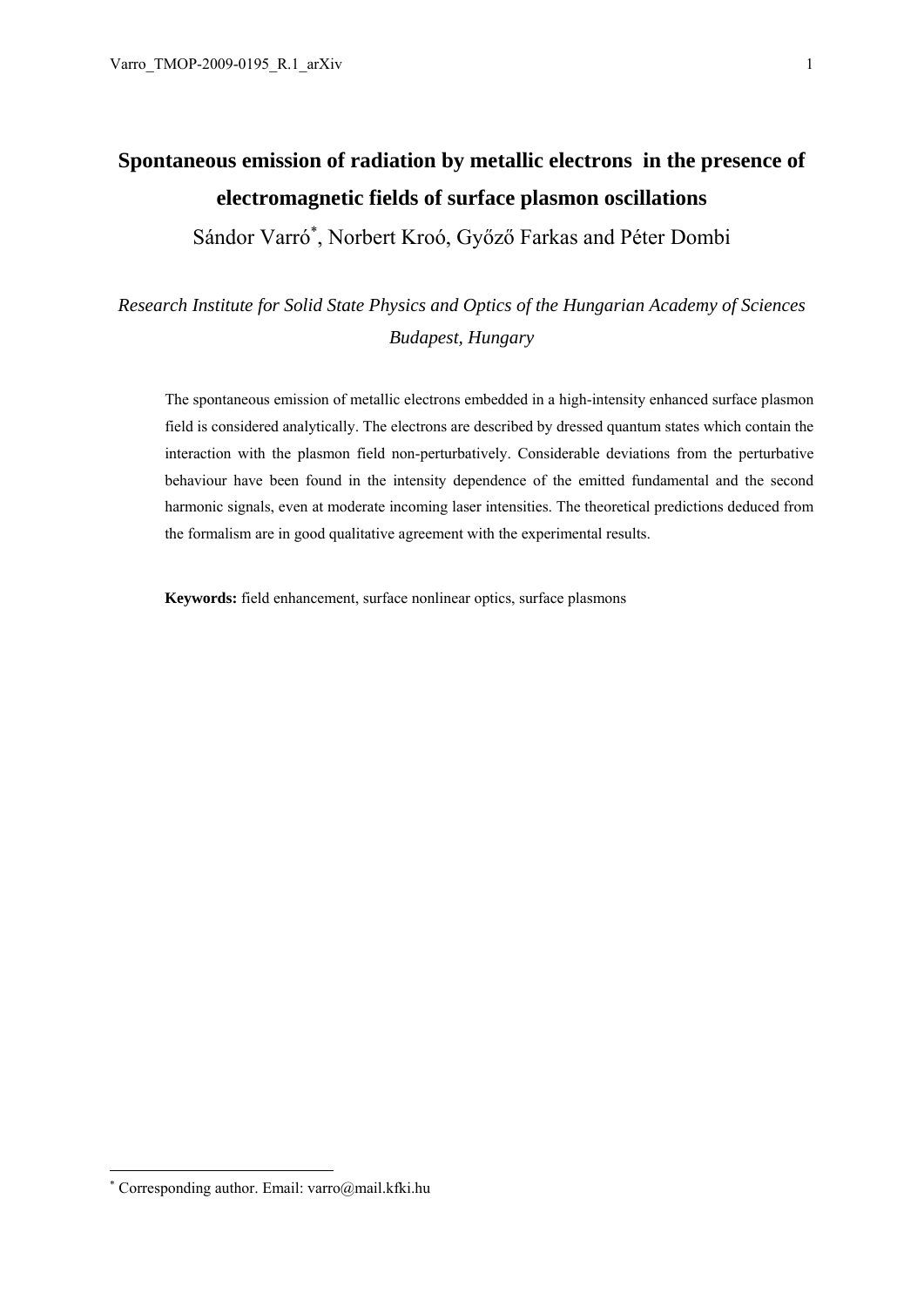#### **1. Introduction**

-

Surface electromagnetic radiation bound to a plane interface separating a dielectric and a conductor started to receive considerable attention just 100 years ago, when a paper by Sommerfeld appeared on the effect of the Earth on the propagation of radio waves  $[1-2]$ <sup>1</sup>. In the meantime such and similar surface waves have received the name surface plasmon polaritons or surface plasmon oscillations (SPO). As is well-known, this oscillatory fields are normal modes of the electromagnetic (EM) radiation in systems consisting of dielectrics (e.g. glass) and conductors (e.g. metals or semiconductors) which are separated by sharp interfaces. Already before the sixties of the last century the number of theoretical and experimental studies of SPOs was growing fast, and nowadays the SPO physics is an important subdiscipline of electrodynamics and optics. On the early development of this branch of research an excellent collections of papers can be found e.g. in the books edited by Burstein and de Martini [3] and by Maradudin et al. [4], including many important references. For a good exposition of the subject see also the books by Raether [5]. The more recent results are summarized e.g. in the extensive and thoroughly written reports by Zayats et al. [6-7]. Surface plasmon physics still raises many fundamental questions concerning radiation-matter interaction and optics [8-16], which are interesting in themselves. At the same time, this rapidly growing field of research will surely impact many branches of science and technology [17].

One of the main characteristics of the SPOs is their very large electromagnetic fields concentrated at the interfaces of metals and dielectrics. To our knowledge, such an enhancement was first discussed by Fano [18] in 1938. Recently this phenomenon has become the subject of extensive research, because on the basis of it high-order nonlinear processes can be induced even at relatively moderate intensities of an incomig radiation which excites the SPOs [19-25]. For instance in Ref. [22] the authors report on the observation of high-harmonic generation (HHG) from an argon gas jet, in the extreme ultraviolet, induced by a field of a Ti: Sapphire laser pulse, which was resonantly enhanced through surface plasmons

<sup>&</sup>lt;sup>1</sup> Stratton [1] writes at the beginning of Section 9.28 of his book that "The classical investigation of the effect of a finitely conducting plane upon the radiation of an oscillating dipole was published by Arnold Sommerfeld in 1909. Since that time an enormous amount of work has appeared on the subject and it may be fairly said no aspect of the problem of radio wave propagation has received more careful attention." On pages 584-585 a brief summary of the early history of electromagnetic surface waves is given, and in Section 9.28 a detailed discussion of the problem is presented. Section 11 of Sommerfeld's fundamental paper [2] is devoted to the discussion of the analogies between the propagation of *radio waves* and *optical waves* in the vicinity of a plane interface separating a dielectrics and a conducting medium (metal). This was the first hint to that surface waves may play an important role in the visible part of the electromagnetic spectrum.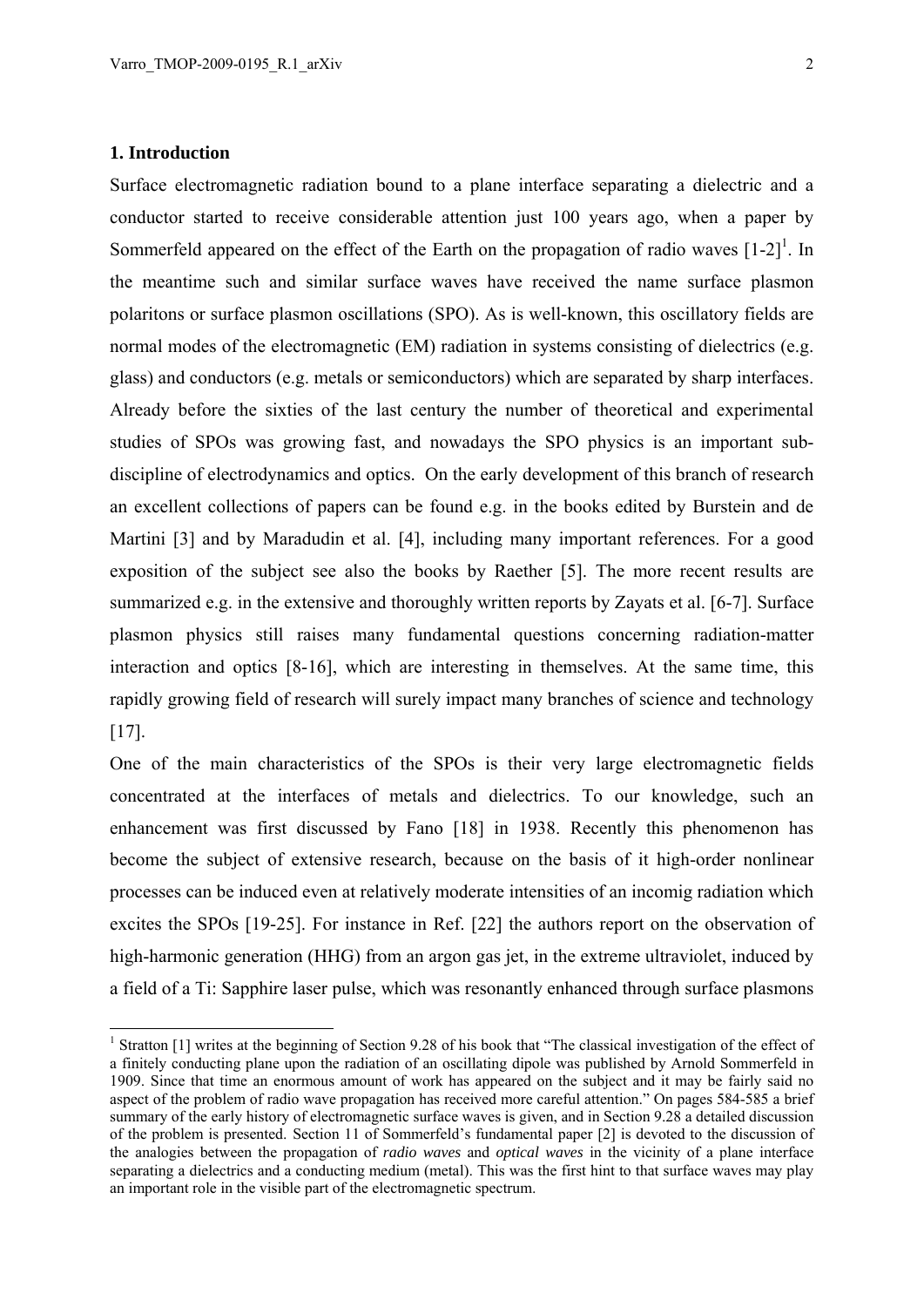within a metallic nanostructure. As for the theory of such experimental findings, one would think at first glance that, at least from the point of view of the generation itself by a *single atom*, there are no new elements needed to interpret this results, because the interpretation of HHG has long received a well-established theoretical framework [26-28]. However, in the case of surface plasmon excitation the modal structure of the radiation near the surface is considerably different from that of in free space, and this circumstance has to be taken into account [29], too. The HHG process induced *directly* by high-intensity laser fields on *metal surfaces* of thick samples has also been a subject of extensive research earlier [30], and both classical and quantum mechanical [31-32] interpretations have been worked out. On the other hand, if a *thin metal layer* is excited through a dielectric (say in the Kretschmann geometry [33]), the enhanced field of the generated surface plasmons may govern the light emission process. The light emission can be quite satisfactorily interpreted e.g. as resulting due to the surface roughness, which secures the momentum conservation in the 'light to SPO' and 'SPO to light' conversion processes. In the quantum description there appears an interaction Hamiltonian due to surface roughness which already couples these two different kinds of electromagnetic radiation [34]. Usually the coupling is described by a phenomenological interaction term, and there are several techniques to generate SPOs through surfacegeometrical effects, as is summarized e.g. by Zayats et al. [7]. In our present paper we study the quantum mechanical coupling of a strong external plasmon field to the photon field through an assembly of free electrons, and we do not *explicitly* take into account surface roughness. According to this description, the high-harmonic generation on thin metal films is a result of multiple-plasmon scattering on a free electron gas inside the metal. This may seem to be an analogous process to the multiphoton Compton scattering by free electrons, which has an extensive literature (see e.g. [35] and references therein). More precisely, the process to be considered is spontaneous emission of photons by an electron reflected by the metal surface in the presence of a high-intensity SPO field. At this point let us note that very likely several theoretical approaches, which have long been worked out to treat nonlinear processes taking place directly in high-intensity laser fields, could be implemented in the recent investigations of processes induced by the strong enhanced SPO fields. The present paper may be considered as a contribution belonging to this direction of the theoretical research .

In continuing our recent work on light emission by surface plasmon oscillations [36-37], the immediate motivation of the present study have been the appearently strange results of our experiments [38] in which we measured the intensity dependence of light emission (fundamental and second harmonic) generated by a moderately intense laser radiation from a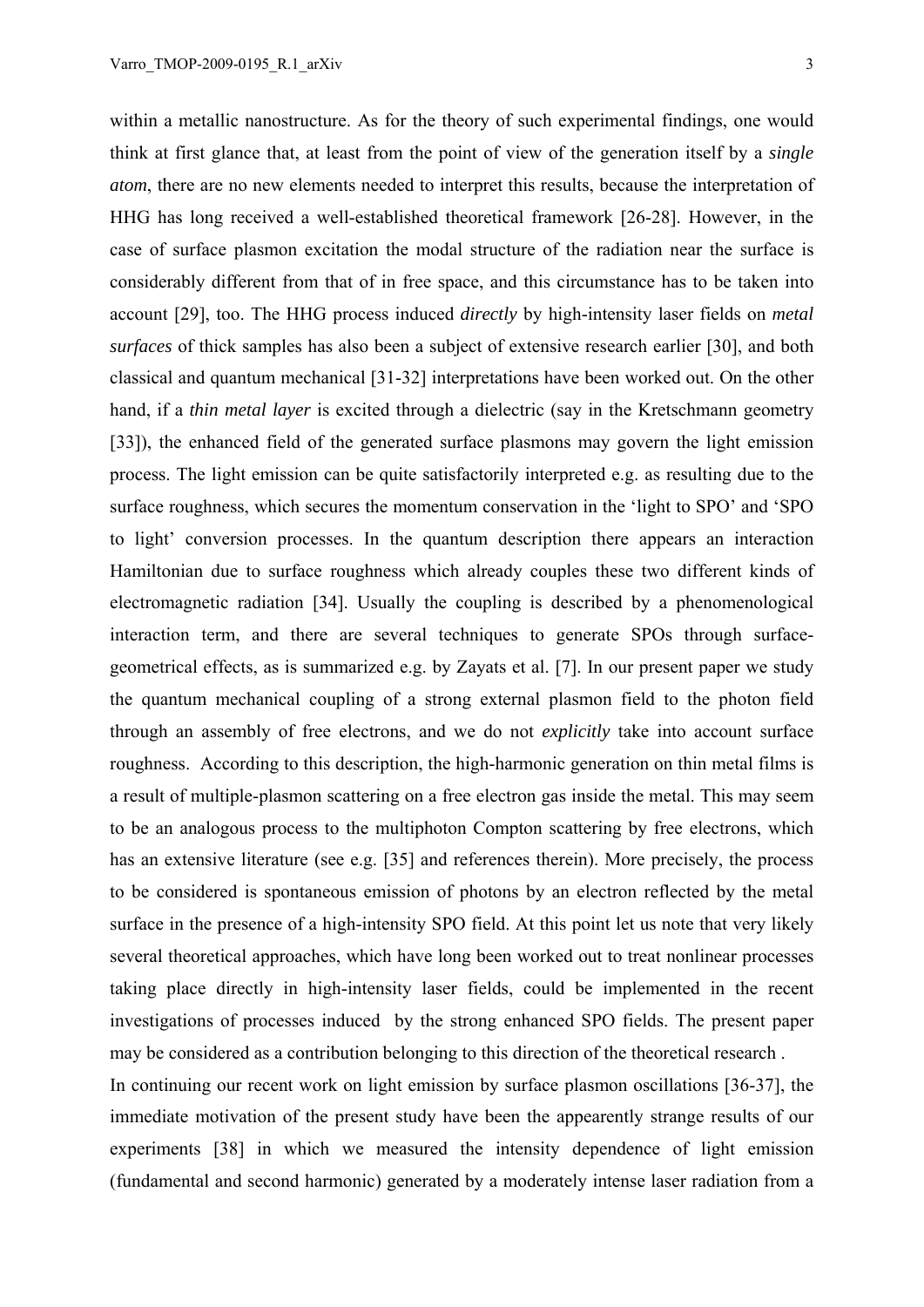thin film of gold on a glass prism. The measured slope of the signal-intensity curve manifestly deviated from that, one would expect on the basis of earlier treatments, even if one takes nonperturbatively into account the field enhancement, too. In the following we shall give a theoretical description of the light emission process, in the frame of which the basic features of the above-mentioned experimental results can be interpreted.

In Section 2 we shall briefly summarize the main steps leading to the explicit form of the electromagnetic fields of the SPOs, and give a physical background for the key parameters naturally appearing in the analysis. A particular emphasize shall be put on the clear distinction between the scattering (evanescent) waves of the EM radiation and the SPO fields generated at the metal-vacuum interface. Section 3 is devoted to the discussion of the general analytic form and physical content of the wave functions of an electron dressed by the surface plasmon field. In Section 4 the transition probabilities of the spontaneous emission of photons by an electron reflected at the metal surface in the presence of the high-intensity SPO field are given. The analytic results obtained shall be used in a few numerical examples to illustrate the intensity dependence, the degree of nonlinearity and the angular distribution of the emitted light signal. In Section 5 a brief summary closes our paper.

#### **2. Generation of the enhanced scattering fields and SPOs**

In the present section we give a quantitative picture of the enhanced fields appearing at plane interfaces separating a metal layer and dielectrics. The spatial distribution of the SPO fields in single- and multiple-film structures and their dispersion relations have been investigated in details e.g. by Economou for losless systems [39]. Burke et al. [40] have given a thorough analysis of propagation of SPO-like waves guided by thin, lossy metal films, and they have also discussed the question of wave launching. Here we will not enter into the discussion of this important problem, rather, we shall merely summarize the basic 'kinematic' characterization of the fields.

In the Kretschmann geometry [33] we have to consider the solutions of the Maxwell equations in three regions shown in Figure 1. Region  $1$  ( $z > d$ ) is filled with a dielectric, which represents e.g. a glass prism of index of refraction  $n_1 = \varepsilon_1^{1/2}$ . The metal layer occupies region 2 ( $0 < z < d$ ) of thickness *d* and of (in general complex) dielectric constant  $\varepsilon_2 = n_2^2$ . In the experiments region 3 ( $z < 0$ ) is often simply air, which can practically be considered as vacuum with the dielectric constant  $\epsilon_3 = 1$ . The solutions of the Maxwell equations automatically fall into two classes of independent waves; the transverse magnetic (TM: **B** is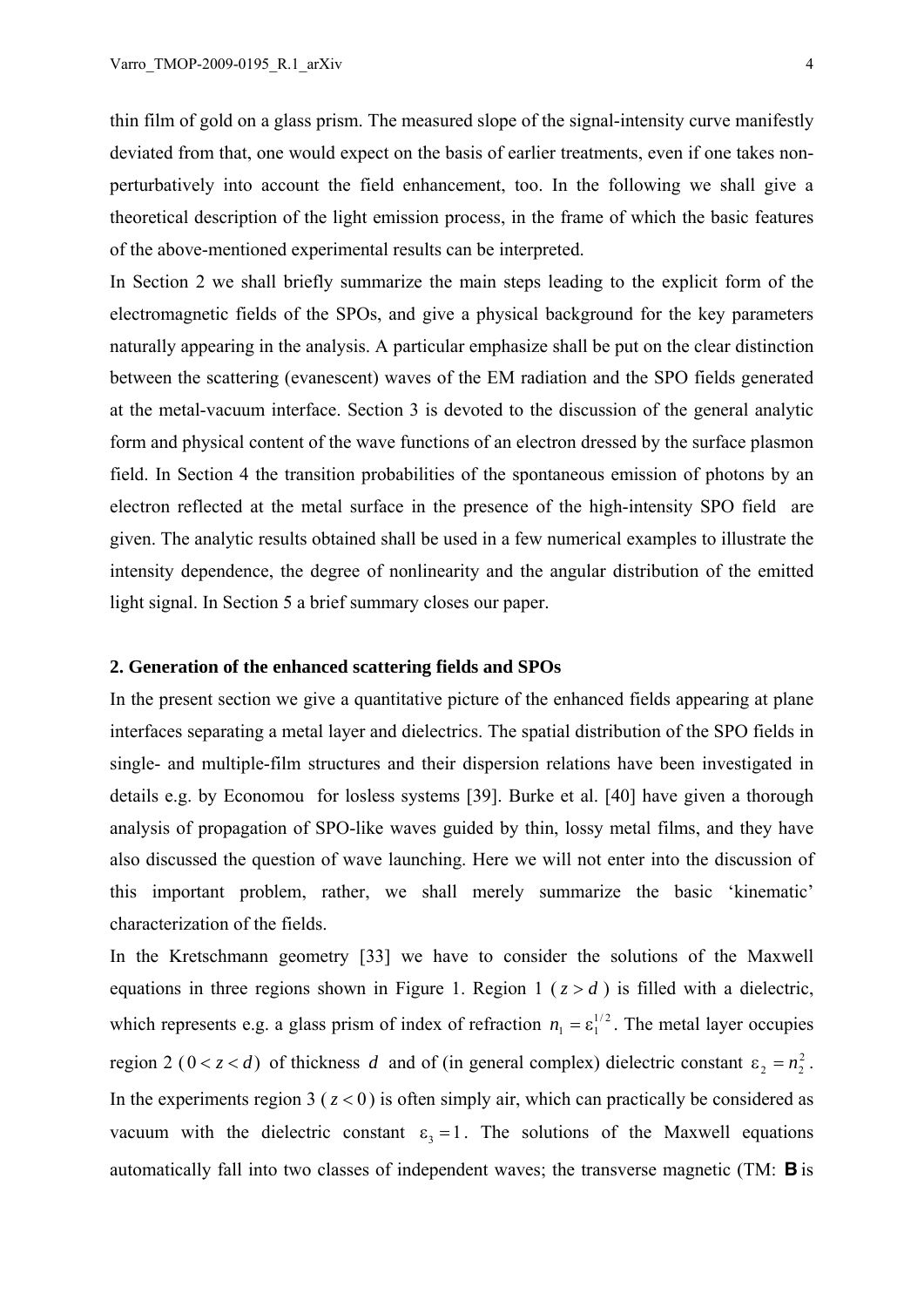perpendicular to the  $x - z$  scattering plane) and the transverse electric (TE: **E** is perpendicular to the  $x - z$  scattering plane) waves, which are also called p-polarized and spolarized waves, respectively. In each cases both  $E<sub>x</sub>$  and  $B<sub>y</sub>$  have to be continuous at the glass-metal ( $z = d$ ) and the metal-air ( $z = 0$ ) interfaces. If we take a common pure harmonic temporal dependence  $e^{-i\omega t}$  of the TM fields, then for  $B_{y}$  the Helmholtz equation  $(\partial_x^2 + \partial_z^2 + K^2)B_y = 0$  follows, where  $K^2 = (\omega/c)^2 \varepsilon$ . In the scattering problem under discussion the fields are usually modelled by superpositions of plane waves of the form  $exp[i(K_x x + K_z z)]$  with four unknown constant amplitudes determined by the *inhomogeneous* set of linear algebraic equations stemming from the boundary conditions. In Figure 1 the capital letters  $F_1$ ,  $G_2$ ,  $F_2$  and  $G_3$  label the reflected, the first refracted, the second reflected and the second refracted (transmitted) waves, respectively. These waves are directly induced by the incoming field of amplidude  $F_0 \neq 0$ , and they represent *scattering states*. If the angle of incidence  $\theta_0$  is smaller than the angle of total reflection  $\theta_t$  (see below), then  $G_3$ represents a free running wave. For  $\theta_0$  larger than  $\theta_t$ , this refracted wave becomes evanescent (bound to the metal-air interface). The small letters  $f_1$ ,  $g_2$ ,  $f_2$  and  $g_3$  denote the amplitudes characterizing the SPO *eigenmodes* in the dielectric-metal-vacuum system. They are solutions of a set of *homogeneous* linear algebraic equations ( $F_0 = 0$ ) whose determinant must vanish in order to have nontrivial solutions. As is suggested in the figure, all these latter waves are evanescent.

According to the above considerations, the complex magnetic induction and the electric field strength of a p-polarized plane wave in regions 1, 2 and 3 can be explicitely expressed as

$$
\mathbf{B} = \mathbf{e}_{\mathbf{y}} B(z) e^{i(K_x x - \omega t)}, \quad \mathbf{E} = (c / i\omega \varepsilon) [\mathbf{e}_{\mathbf{x}} \partial_z B(z) - i\mathbf{e}_{\mathbf{z}} K_x B(z)] e^{i(K_x x - \omega t)}.
$$
 (1)

Here  $\mathbf{e}_{x,y,z}$  denote unit vectors pointing along the corresponding positive coordinate axes. In the above equation we can *either* take  $K_x = K_0 \sin \theta_0$  with  $K_0 = (\omega_0 / c) \varepsilon_1$ , or  $K_x = k_{1x}$ , depending on whether we are dealing with scattering waves or with the SPO eigenmodes of wave numbers  $k_{sp} \equiv k_{1x}(\omega)$ . The boundary conditions (the continuity of  $E_x$  and  $B_y$  at the interfaces) are equivalent to the requirement that  $B(z)$  and  $\partial_z B(z)$  be continuous at both of the planes defined by the relations  $z = d$  and  $z = 0$ .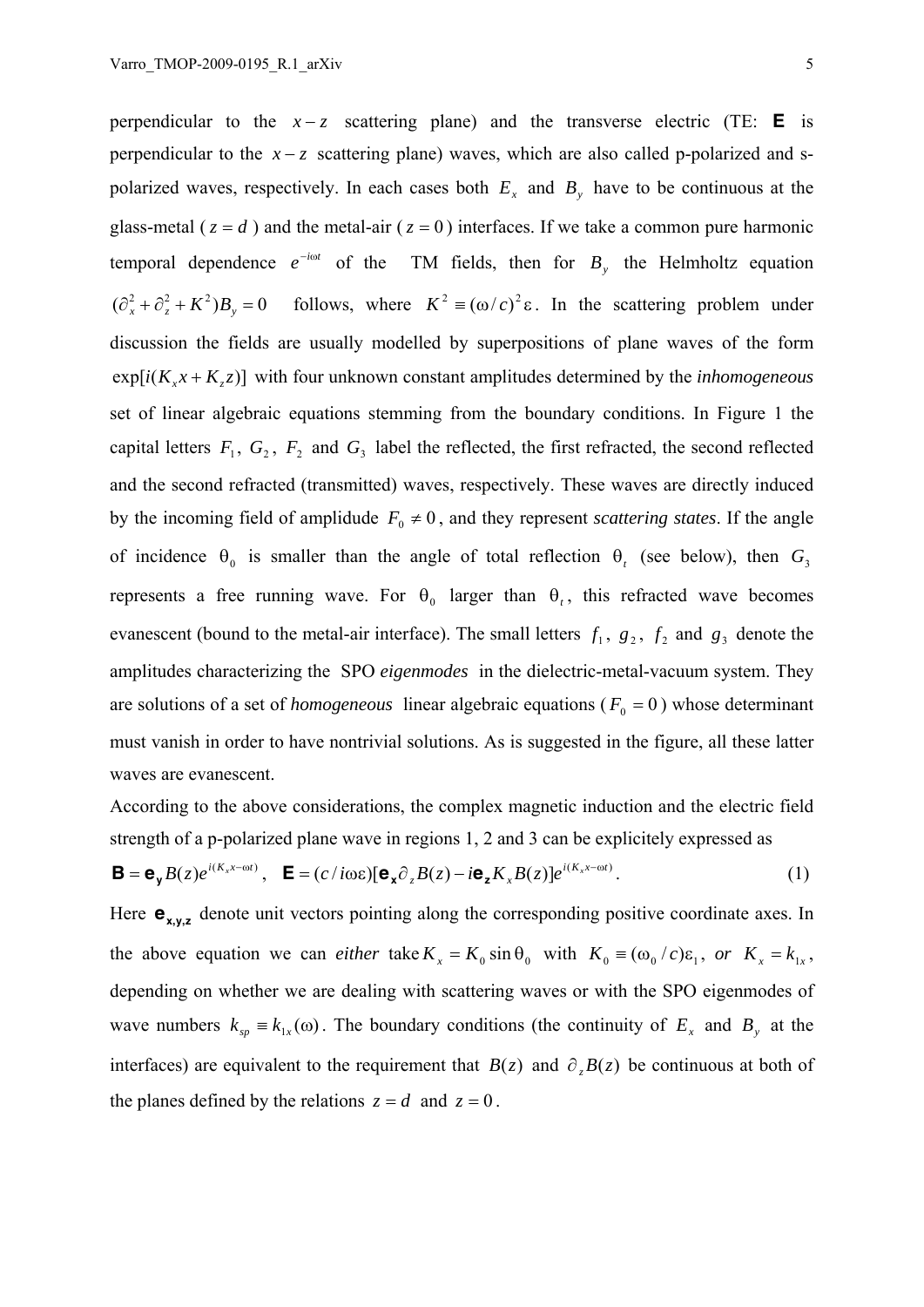

Figure 1. Illustrates the TM electromagnetic field configuration excited by a plane wave of amplitude  $F_0$  impinging on the metal layer from the dielectric at an angle of incidence  $\theta_0$ . The *z* -coordinate is measured in units of the skin depth δ , which is typically 22.5*nm* in our experiments. The freely propagating waves are symbolized by red arrows, and the evanescent waves are symbolized by black arrows. For further details see the main text.

As is illustrated in Fig. 1, the scattering states are represented by the wave functions

$$
B_0(z) = \begin{cases} n_1(F_0 e^{-iK_{1z}z} + F_1 e^{+iK_{1z}z}), & (z > d) \\ n_2(G_2 e^{-iK_{2z}z} + F_2 e^{+iK_{2z}z}), & (0 < z < d) \\ n_3G_3 e^{-iK_{3z}}, & (z < 0) \end{cases}, \quad K_{(1,2,3)z} = (\omega_0/c)\sqrt{\varepsilon_{(1,2,3)}} - \varepsilon_1 \sin^2 \theta_0
$$
\n(z < 0) =  $i(\omega_0/c)\sqrt{\varepsilon_1 \sin^2 \theta_0 - \varepsilon_{(1,2,3)}}$ 

where  $n_1(\omega_0/c)\sin\theta_0 = K_{1x} = K_x$  is the x-component of the wave vector of the incoming field. If  $\theta_0$  is larger than the angle of total reflection  $\theta_t$  (defined by the equation  $n_3 = n_1 \sin \theta$ , and  $\theta_1 = 41.81^\circ$  in our case), then  $K_{3z} = +i | K_{3z} |$  is purely imaginary, and  $G_3$ corresponds to an evanescent wave in region 3. The wave functions given by Eq. (2) represent the electromagnetic field configuration induced by an incoming radiation whose electric field strength reads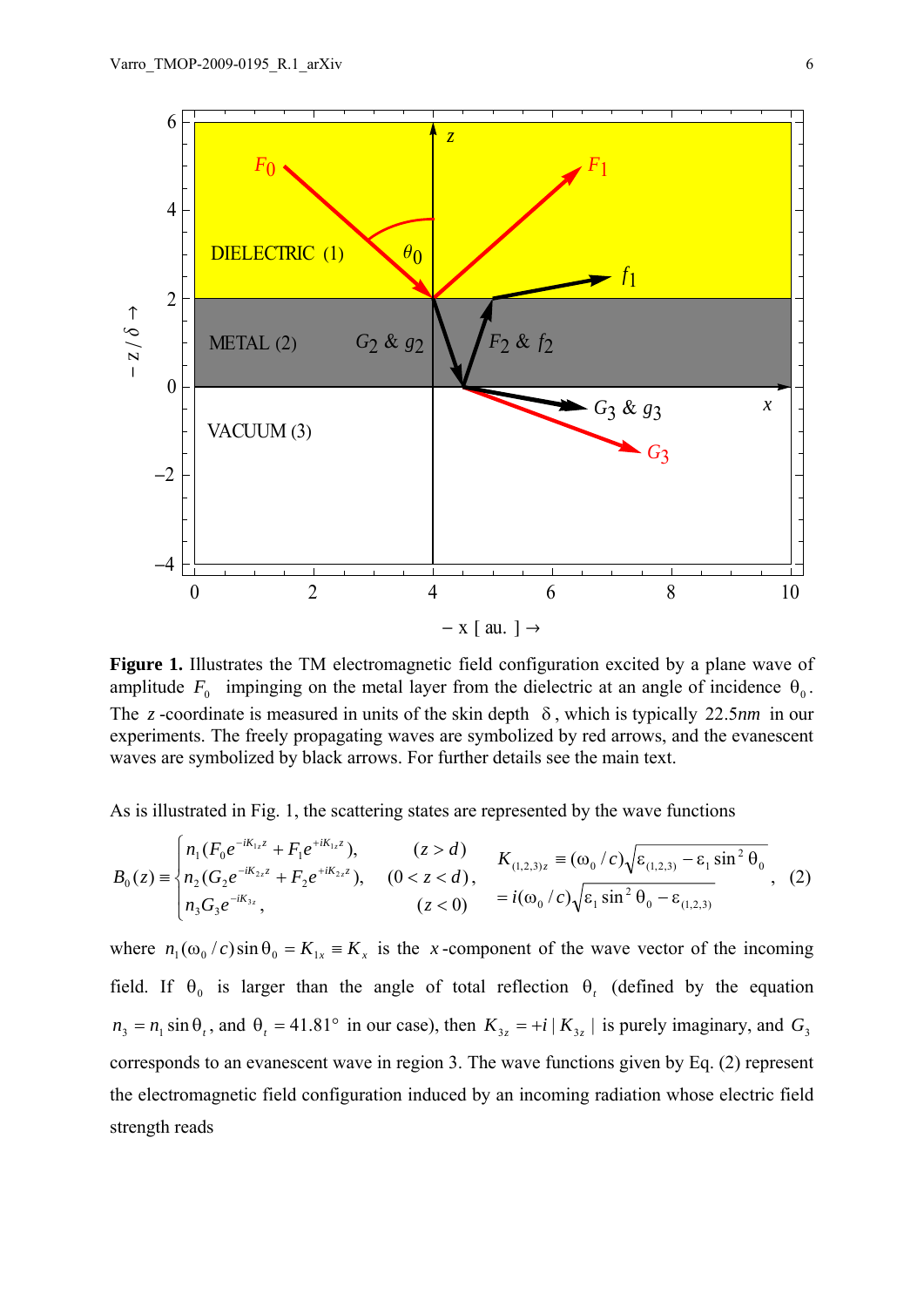$$
\mathbf{E}_0 = (\mathbf{e}_x \cos \theta_0 + \mathbf{e}_z \sin \theta_0) |F_0| \cos \left[ \omega_0 \left( t - n_1 \frac{x \sin \theta_0 - z \cos \theta_0}{c} \right) + \varphi_0 \right],
$$
 (3)

where  $\varphi_0$  is the phase of the complex amplitude  $F_0$ .

The wave functions  $B_{sp}(z)$  of the SPO eigenmodes look similar to  $B_0(z)$  of Eq. (2), but there are also crucial differences between them. On one hand, they do not contain the inhomogenity term, and, on the other hand, they are evanescent both in regions 1 and 3, i.e. they are bound to both of the interfaces, moreover, in general they spatially decay along the positive *x* direction. The mode function of the SPO reads

$$
B_{sp}(z) = \begin{cases} n_1 f_1 e^{-k_{1z} z}, & (z > d) \\ n_2 (g_2 e^{k_{2z} z} + f_2 e^{-k_{2z} z}), & (0 < z < d) \\ n_3 g_3 e^{k_{3z} z}, & (z < 0) \end{cases}, \quad k_{(1,2,3)z} = \sqrt{k_{1x}^2 - (\omega/c)^2 \varepsilon_{(1,2,3)}} \tag{4}
$$

with  $k_{1x} = k_{sp}$  and Re[ $k_{(1,3)z}$ ] > 0. In Eq. (4) we have introduced the complex angle  $\theta'$  by the definition  $k_{sp} \equiv (\omega/c)n_1 \sin \theta'$  in order to emphasize the *formal* analogy between the formulas to that of Eq. (2). From the set of four linear algebraic equations, obtained from the boundary conditions, the amplitudes  $F_1$ ,  $G_2$  and  $F_2$  can be expressed in terms of  $G_3$ , where

$$
G_3 = (4n_1B/n_3)e^{i(K_{2z}-K_{1z})d}F_0/D_0, \qquad D_0 = (A+1)(B+1) - (A-1)(B-1)e^{2iK_{2z}d}, \qquad (5a)
$$

$$
F_1 = [(A+1)(B-1) - (A-1)(B+1)e^{2iK_{2z}d}] \cdot F_0 e^{-2iK_{1z}d}/D_0, \quad F_2 = (n_3/2n_2)(1-A)G_3,
$$
 (5b)

$$
G_2 = (n_3 / 2n_2)(1 + A)G_3, \quad A \equiv (n_2 K_2 / K_{2z})(K_{3z} / n_3 K_3), \quad B \equiv (n_2 K_2 / K_{2z})(K_{1z} / n_1 K_1).
$$
 (5c)

Similarly,  $f_1$ ,  $g_2$  and  $f_2$  can be expressed in terms of  $g_3$ , but now, in the homogeneous case we have an indeterminate equation for  $g_3$ ,

$$
0 = D_{sp} \cdot g_3, \qquad D_{sp} \equiv (a+1)(b+1) - (a-1)(b-1)e^{-2k_{2}d}, \qquad (6a)
$$

$$
f_1 = [(1+a) + (1-a)e^{-2k_{2z}d}] \cdot g_3 e^{+k_{2z}d + k_{1z}d}, \qquad f_2 = (n_3/2n_2)(1-a)g_3,
$$
 (6b)

$$
g_2 = (n_3/2n_2)(1+a)g_3, \quad a = (n_2k_2/k_{2z})(k_{3z}/n_3k_3), \quad b = (n_2k_2/k_{2z})(k_{1z}/n_1k_1).
$$
 (6c)

The determinants  $D_0$  and  $D_{sp}$  defined in Eqs. (5a) and (6a), respectively, correspond to two distinct, mathematically and physically different situations. The scattering problem can have a physically acceptable solution only if  $D_0 \neq 0$  (in the expression of  $G_3$  in Eq. (5a), the denominator must not be zero). On the other hand, the homogeneous problem (corresponding to the free eigenoscillations of the dielectric-metal-dielectric system) can have nontrivial solutions only if the determinant  $D_{sp} = 0$  vanishes. As is well known, this latter condition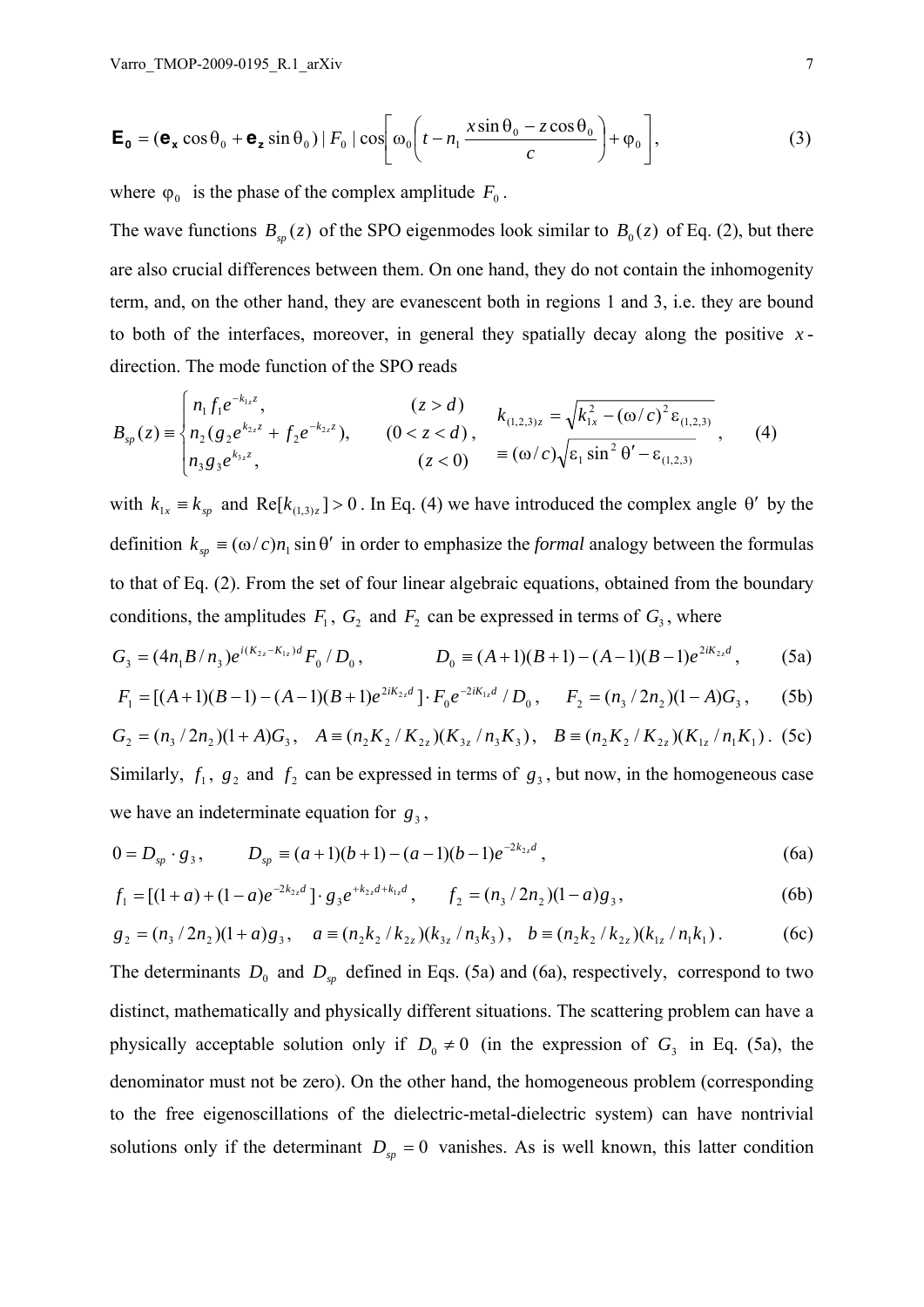defines the propagation constant  $k_{\infty}(\omega)$  of the SPO through a transcendental equation. If  $| k_2, d | >> 1$  (i.e. in the case of a relatively thick layer), according to Eq. (6a), the condition  $D_{sp} = 0$  becomes approximately the equation  $a = -1$  (from which the well-known implicit dispersion relation  $k_{sp} = (\omega/c)[\epsilon_2 \epsilon_3/(\epsilon_2 + \epsilon_3)]^{1/2}$  can be derived). Quite similarly, if in Eq.(5a)  $|\exp(2iK_2, d)| \ll 1$ , then the determinant  $D_0$  (and hence the denominator in the expression for  $G_3$ ) gets close to zero if *A* approaches −1. If we take  $\varepsilon_2 = -\varepsilon_R + i\varepsilon_I$ , with both  $\epsilon_R$  and  $\epsilon_I$  positive, and, moreover if we assume that  $\epsilon_I \ll \epsilon_R$ , then in the exponent we have approximately  $-(4\pi d / \lambda_0) \sqrt{\varepsilon_R + 1}$ . The factor in front of the square root is 0.711 in our case, where  $d = 45nm$ , and  $\lambda_0 = 795nm$ , i.e. in cases we are interested in, the exponential factor is much less than unity ( $e^{-(4\pi d/\lambda_0)\sqrt{\epsilon_R+1}} = 0.025$  if we take  $\epsilon_R = 25.81$  for a gold layer). By varying the parameters of the incoming field the amplitudes may undergo a resonant change (e.g. enhancement) in the ranges where the determinant  $D_0$  gets close to zero. The value of this determinant is governed by the parameters *A* and *B* , whose dependence on the angle of incidence  $\theta_0$  is displayed in Fig. 2 in the special case  $\varepsilon_1 = (1.5)^2$ ,  $\varepsilon_2(\omega_0) = -\varepsilon_R + i\varepsilon_I = -25.82 + i1.63$  and  $\varepsilon_3 = 1$ . The numerical value of  $\varepsilon_2$  has been taken from Johnson and Christy [41].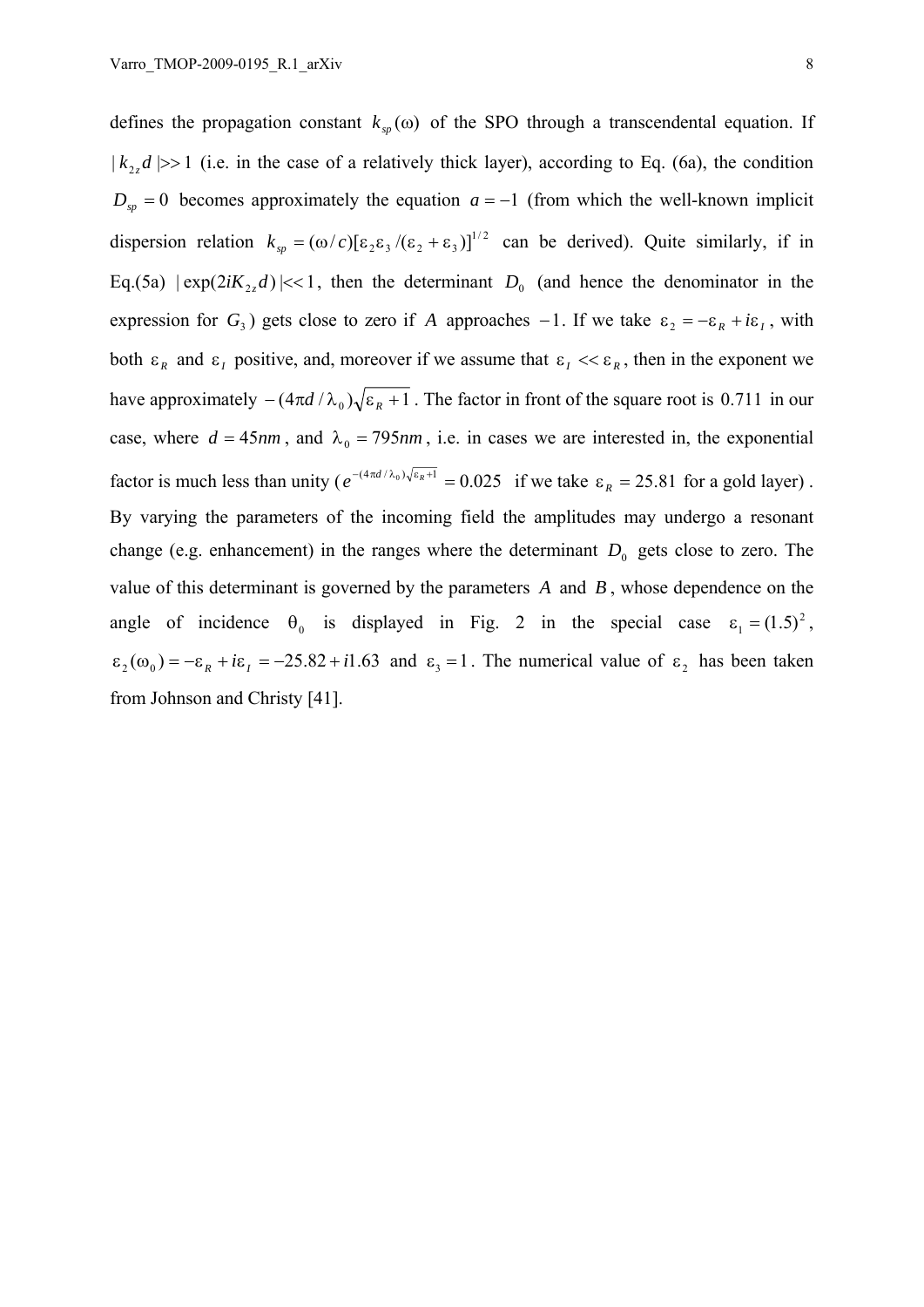

**Figure 2.** Shows the dependence on the angle of incidence  $\theta_0$  of the parameters *A* and *B* defined in the second raw of Eq. (5). Besides the  $\theta_0$ -dependence, these parameters depend on the frequency of the incoming radiation through the permittivities. We have taken  $\varepsilon_1 = 2.25$ ,  $\epsilon_2 = -25.82 + i1.63$  and  $\epsilon_3 = 1$ . We note that *A* and *B* do not depend on the thickness *d* of the metal layer. The dielectric in region 1 represents a glass substrate of index of refraction  $n_1 = 1.5$ , the metal layer in region 2 is assumed to be gold, and for region 3 we have taken vacuum. The exciting radiation field comes from a Ti:Sapphire laser of wavelength 795 nm whose photon energy is  $1.5627eV$ . The curves labeled by "Im(A)", "Re(A)" and "Im(B)" represent the imaginary and the real part of *A* and the imaginary part of *B* , respectively. The horizontal thin line labeled by " $-1$ " represents the constant function =  $-1$ . At the angle of total reflection  $\theta_t = 41.81^\circ$  the parameter *A* changes from almost purely imaginary to almost purely negative real numbers, and at the critical angle  $\theta_c = 42.84^\circ = \theta_t + 1.03^\circ$  its real part takes the value  $-1$ . The parameter *B* is almost purely imaginary throughout the whole angular range  $0^{\circ} \le \theta_0 < 90^{\circ}$ , that is why we have not shown its real part.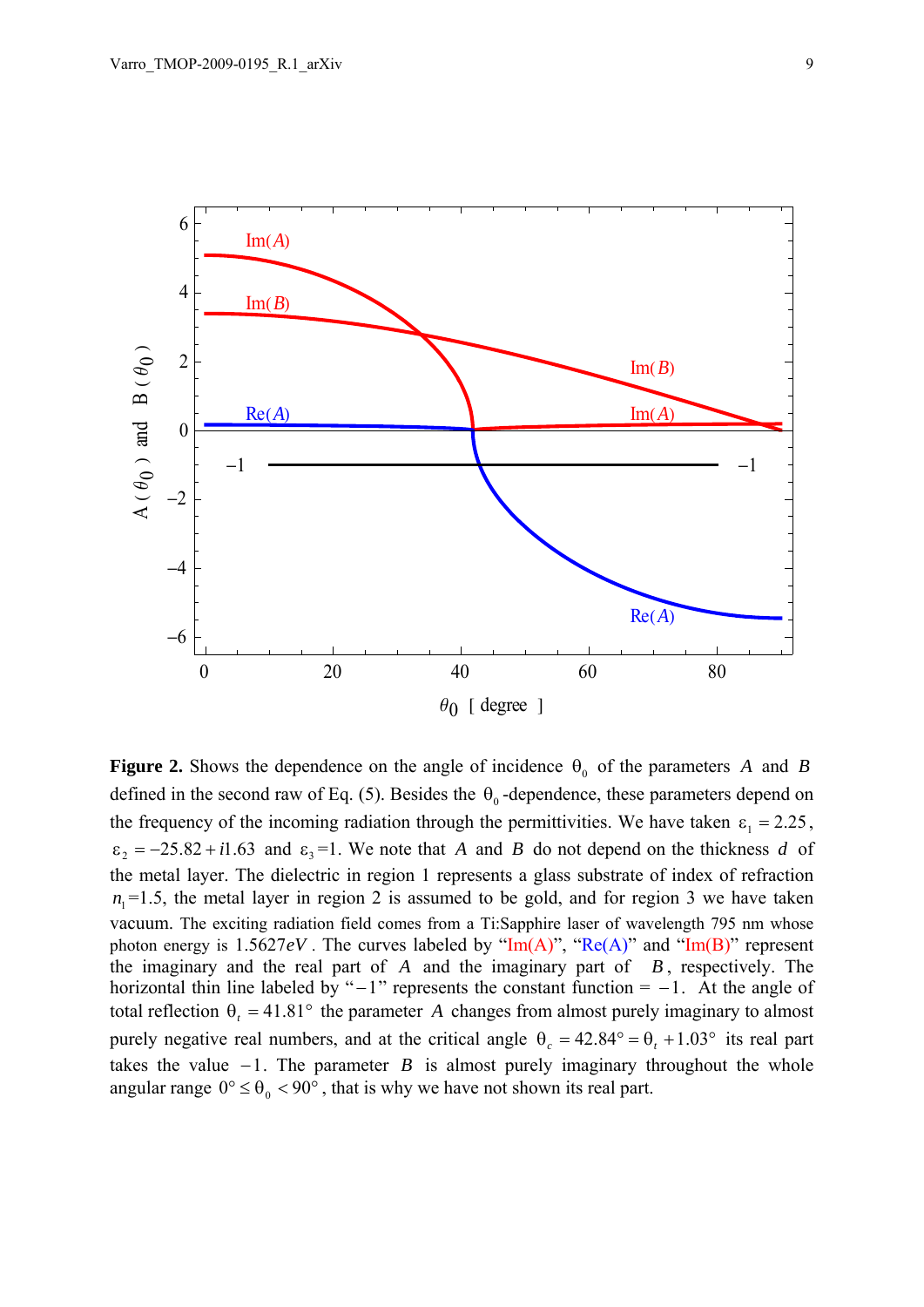

**Figure 3.** Shows the relative modulus squared of the amplitudes of the field configuration generated by an incoming plane wave as functions of the angle of incidence. (a):  $|F_1/F_0|^2$ , (b):  $|G_2/F_0|^2$ , (c):  $|F_2/F_0|^2$  and (d):  $|G_3/F_0|^2$  show the relative intensites of the reflected, refracted, secondary reflected and the secondary refracted (transmitted) wave, respectively. The thickness *d* of the metal layer has been taken to be  $2 \times \delta = 45$ nm, the other parameters used in the calculations are the same as in Figure 2.

In Figure 3 we have plotted the relative modulus squared of the amplitudes of the induced field components as functions of the angle of incidence. At the critical angle  $\theta_c = 42.84^\circ = \theta_t + 1.03^\circ$  the amplitude  $F_1$  of the reflected wave drops practically to zero in a narrow angular range of half width of about 0.4° . In Fig. 3(a) we see a clean example of the attenuated total reflection (ATR) in the Kretschmann geometry in the case of ideal plane interfaces. Fig. 3(d) shows that around  $\theta_c$  the transmitted intensity  $\sim |G_3|^2$  undergoes a considerable resonant enhancement of magnitude  $\sim 150$  relative to the incoming intensity  $\sim |F_0|^2$ . This phenomenon is usually interpreted as a consequence of the spatial compression at the metal-vacuum interface of the waves impinging from the other side onto the dielectricmetal interface and tunneling through the thin metal layer.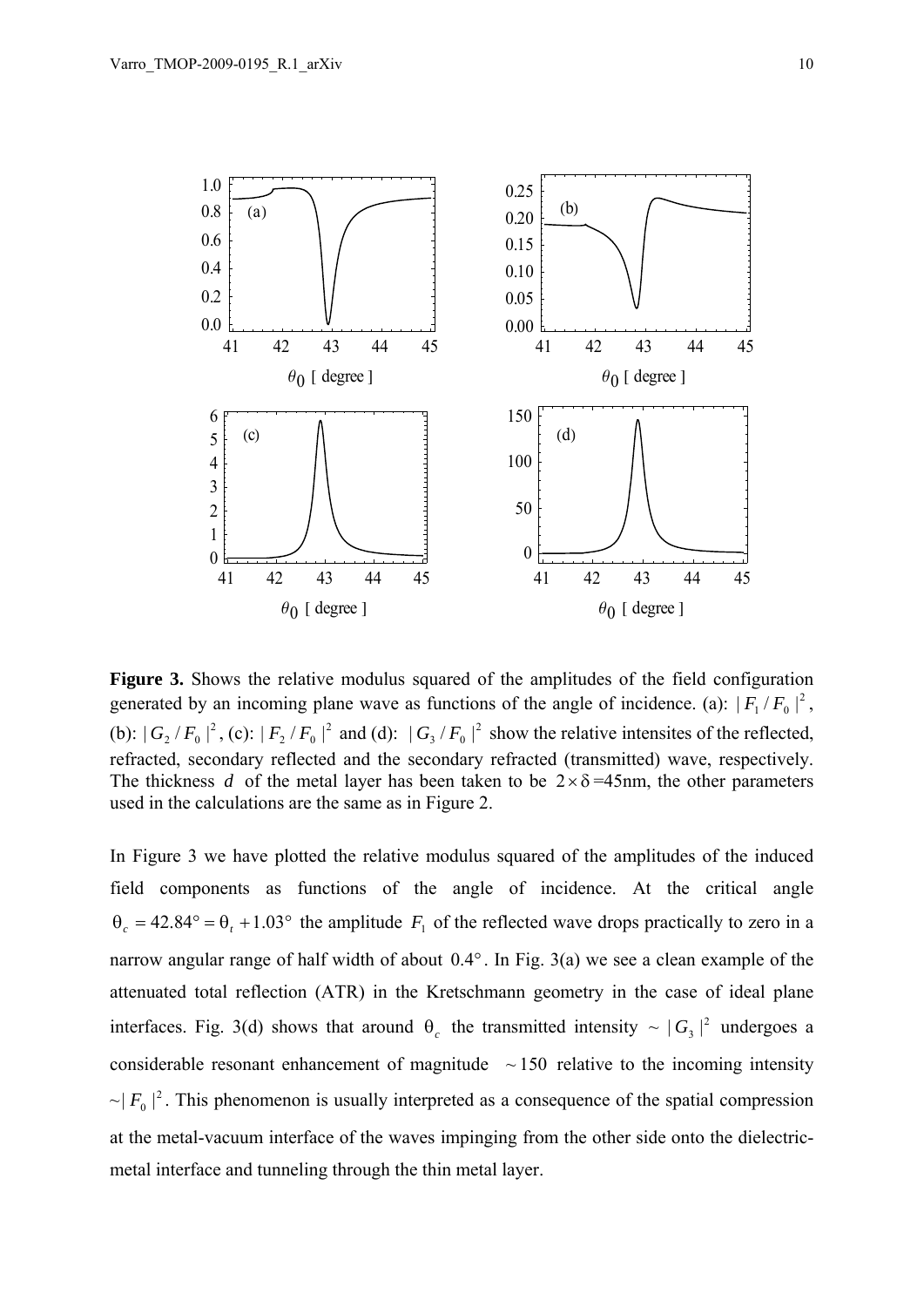For small enough frequencies ( $\omega_0 \ll \omega_p$  = plasma frequency) the dispersion relation of the SPO approximately coincides with that of a free plane wave of light propagating in vacuum. If  $\omega \approx \omega_0$ , then the resonance condition  $D_0 \ll 1$  at  $\theta_0 = \theta_c$  for the determinant defined in Eq. (5) essentially equivalent to the dispersion relation  $D_{sp} = 0$  of the SPO (see Eq. (6)), provided we make the replacement  $k_{sp} \approx K_x = (\omega_0/c) \cdot n_1 \cdot \sin \theta_c \approx \omega_0/c$ . In this case the parameters of the SPO approximately coincide with that of the forced oscillations, i.e.  $a \approx A$ and  $b \approx B$  (see the defining equations in Eqs. (5) and (6)). As is seen in Fig. 3 (a), the reflected field is practically zero, and the incoming laser field is converted to surface plasmon oscillations in the ATR process. In the case of 100% conversion efficiency [7], we assume  $| g_3 | \approx | G_3 | = g | F_0 |$ , where we have introduced the enhancement factor *g* for the amplitudes. We have checked that at resonance the relative phase of  $G_3$  and  $F_0$  is zero, thus the SPO 'inherit' the phase of the incoming field, so we are allowed to take  $g_3 \approx g \cdot F_0$ .

#### **3. Dressed state of a metallic electron embedded in the enhanced field of SPOs**

In the present section the SPO field is considered as a ('strong') classical external field, and its effect in the Schrödinger equation of the electron will be taken into account nonperturbatively. In general, one can say that in the frame of this kind of description the transition probability amplitudes of high-order plasmon absorption or emission processes can be obtained in a one-step perturbation calculation, where the perturbation represents the effect of the other ('weak') agents (e.g., as below in the next section, in the case of light emission by the SPO, the interaction with the quantized mode of the spontaneously emerging photon will be considered as a perturbation).

First of all we have to have the explicit form of the electric field strength of the SPO , which is to be inserted into the interaction term in the Schrödinger equation. From Eqs. (1), (4), (6b), (6c), and on the basis of the considerations at the end of the previous section, in the metal layer the wave numbers and the electric field strength of the SPO can be expressed as

$$
k_{2x} = k_{sp} = \frac{\omega_0}{c} \left[ 1 + \frac{1}{2(\epsilon_R - 1)} + i \frac{\epsilon_I}{2(\epsilon_R - 1)^2} \right], \qquad k_{2z} = \frac{\omega_0 \sqrt{\epsilon_R - 1}}{c} \left[ 1 + i \frac{\epsilon_I}{2(\epsilon_R - 1)} \right], \tag{7a}
$$

$$
\mathbf{E}_{sp}(\mathbf{r},t) = g \mid F_0 \mid \exp(-x/2L_{sp}) \exp(-z/2l_2)
$$
  
 
$$
\times [(\varepsilon_R - 1)^{-1} \mathbf{e}_z \cos(\omega_0 t'' + \varphi_0) - (\varepsilon_R - 1)^{-1/2} \mathbf{e}_x \sin(\omega_0 t'' + \varphi_0)]'
$$
 (0 < z < d) (7b)

$$
L_{sp} \equiv 2 \operatorname{Im}[k_{sp}]|^{-1} \approx \frac{(\varepsilon_R - 1)^2}{2\pi\varepsilon_I} \lambda_0,
$$
 (7c)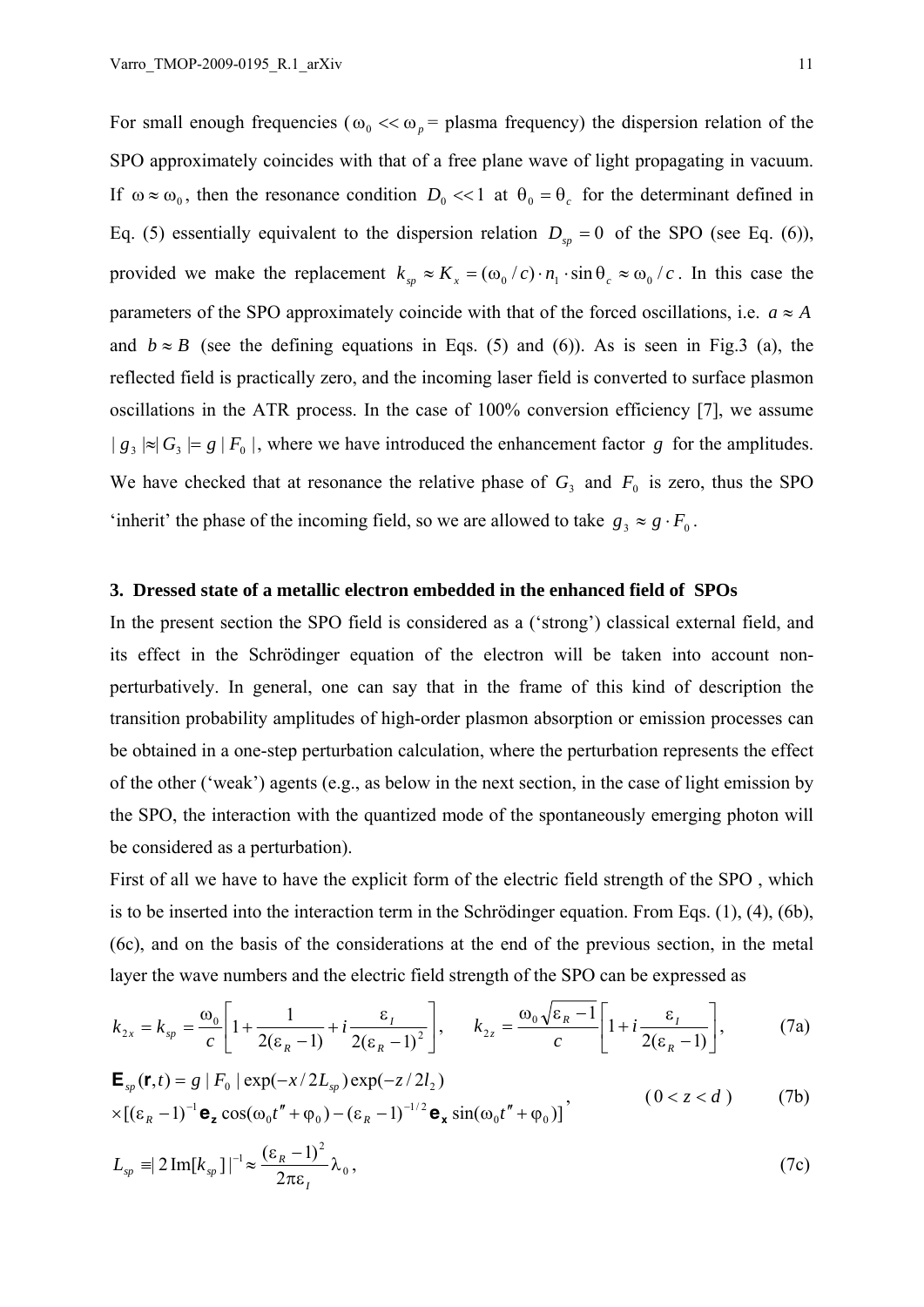$$
l_2 = \frac{\lambda_0}{4\pi(\epsilon_R - 1)^{1/2}}, \qquad t'' = t - (n_1 \sin \theta_c) \frac{x}{c} + \frac{\epsilon_I}{2(\epsilon_R - 1)^{1/2}} \frac{z}{c}.
$$
 (7d)

The relative numerical accuracy of the above approximate expressions is of order of  $\epsilon_1/2(\epsilon_R - 1)^2$  (which is ~0.001 in our case). In Eq. (7c) we have introduced the the 'propagation length'  $L_{sp}$  of the SPO (the  $1/e$ -length of the spatial energy distribution along the *x*-axis), which is  $\sim 61.6 \times \lambda_0 = 49 \mu m$  for  $\varepsilon_R = 25.82$  and  $\varepsilon_I = 1.63$ . In the 'retarded time parameter' *t*<sup> $\prime$ </sup> introduced in Eq. (7d) the factor  $n_1 \sin \theta_c \approx 1 + 1/[2(\epsilon_R - 1)]$  is practically unity (the resonance angle  $\theta_c$  differs from the angle of total reflection  $\theta_t$  only by about one degree). In region 3 (in vacuum), with the same accuracy as above, we have

$$
k_{3x} = k_{sp} = \frac{\omega_0}{c} \left[ 1 + \frac{1}{2(\epsilon_R - 1)} + i \frac{\epsilon_I}{2(\epsilon_R - 1)^2} \right], \quad k_{3z} = \frac{\omega_0}{c\sqrt{\epsilon_R - 1}} \left[ 1 + i \frac{\epsilon_I}{2(\epsilon_R - 1)} \right],
$$
(8a)

$$
\mathbf{E}_{sp}(\mathbf{r},t) = g \mid F_0 \mid \exp(-x/2L_{sp}) \exp(z/2l_3)
$$
  
×[ $\mathbf{e}_z \cos(\omega_0 t' + \varphi_0) - (\varepsilon_R - 1)^{-1/2} \mathbf{e}_x \sin(\omega_0 t' + \varphi_0)]$ ' (z < 0) (8b)

$$
l_3 \equiv (\varepsilon_R - 1)^{1/2} \lambda_0 / 4\pi, \qquad t' \equiv t - (n_1 \sin \theta_c) \frac{x}{c} - \frac{\varepsilon_t}{2(\varepsilon_R - 1)^{3/2}} \frac{z}{c} \,. \tag{8c}
$$

Thus, at the metal-vacuum interface the incoming field given by Eq. (3) is transformed to SPO fields represented by Eqs. (7b) and (8b). Of course, this expressions are ment here only for positive values of x (in the frame of our description the SPO is generated at  $x = 0$ , where the electron, by scattering on a potential irregularity, converts energy from the enhanced evanescent wave to the surface plasmon oscillations, securing the extra momentum needed for the resonant coupling). We note that, according to our approximate analytic estimate, the enhancement factor *g* of the field amplitudes in Eqs. (7b) and (8b) behaves like  $g \propto e^{(2\pi d/\lambda_0)\sqrt{\epsilon_R+1}}$  in the parameter range we are considering. We note that if we use the Drude free electron model, then we obtain  $g \approx 30$  for system under discussion.

It is seen in Eq. (8b), that in vacuum the SPO has an elliptically polarized electric field whose longitudinal *x*-component is smaller by a factor of  $(\epsilon_R - 1)^{1/2} \approx 5$  than the *z*-component perpendicular to the metal surface. Inside the metal, on the other hand, the longitudinal component is larger by this same factor than the perpendicular one, so, this latter is smaller by a factor of  $(\epsilon_R - 1) \approx 25$  to compare with its value in vacuum. The fields inside the metal exponentially drop to their  $1/e$ -value within the distance of  $\lambda_0/31.3 \approx 25.4$ *nm*. In the 'retarded time parameters' *t*′′ and *t*′ defined in Eqs. (7c) and (8c), respectively, the factors of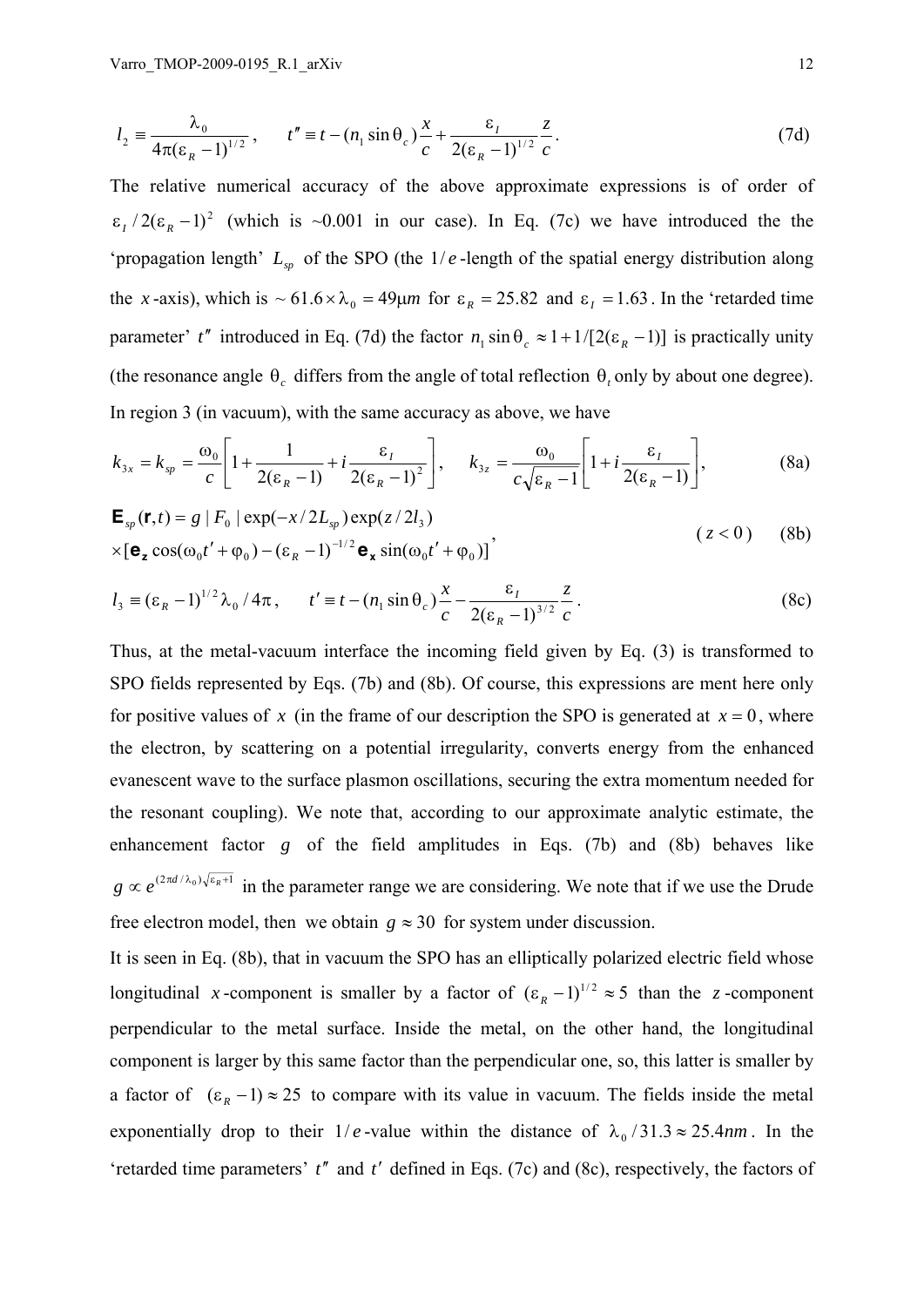$z/c$  are much smaller than unity, so henceforth in the phases of the field we shall use the common notation  $t' \approx t - (n_1 \sin \theta_c) x/c$ , i.e.  $\omega_0 t' = \omega_0 t - K_x x$ . In the following we set  $\varphi_0 = 0$  for the initial phase, which means that possible carrier-envelope phase difference effects [13] are not discussed here (in the experiments we have used  $\sim 120 \text{fs}$  'long' pulses containing  $\sim$  46 cycles).

The Schrödinger equation of an electron interacting with the SPO field in the **r**⋅**E**-gauge

$$
\hat{H}_e \Psi_e(\mathbf{r}, t) = i\hbar \partial_t \Psi_e(\mathbf{r}, t) , \qquad \hat{H}_e = \frac{\hat{\mathbf{p}}^2}{2m} + V(z) + e\mathbf{r} \cdot \mathbf{E}_{sp} ,
$$
\n(9)

where  $\hat{\mathbf{p}} = -i\hbar \nabla$  is the electron's momentum operator in coordinate representation, and the strong external field **E***sp* has been given in Eqs. (7b) and (8b). In the present paper we use the Sommerfeld step potential model for the metallic electrons, thus in the Hamiltonian given by Eq. (9a) we take  $V(z) = V_0[Θ(-z) - 1]$ , i.e.  $V(z) = 0$  for  $z < 0$  and  $V(z) = -V_0$  for  $z > 0$ . This means that we confine ourselves to the discussion of processes taking place at the metalvacuum interface. The stationary solutions of the unperturbed Schrödinger equation of an electron are superpositions of plane waves,

$$
\psi_e(\mathbf{r},t) = \langle \mathbf{r} | \mathbf{p} \rangle_t \equiv (1/L) \exp[(i/\hbar)(p_x x + p_y y - Et)] \varphi_{E_z}(z), \qquad (10a)
$$

where  $E = E_x + E_y + E_z$  and  $E_{xy} = p_{xy}^2 / 2m \ge 0$ . The function  $\varphi_{E}(z)$  is a solution of the well-known barrier problem of scattering on a step potential of depth  $V_0 = E_F + A_w$  (see e.g. [42]), where  $E_F$  is the Fermi energy (=5.51*eV* for gold) and  $A_w$  is the work function  $( = 4.68eV$  for gold), respectively. Depending on the energy associated to the *z*-motion, one has three kinds of solutions for the function  $\varphi_{E}(z)$ . We shall only need the form of  $\varphi_{E}(z)$ for negative energies  $(-V_0 \le E_z < 0)$ ,

$$
\varphi_{E_z}^{(0)}(z) = \sqrt{\frac{m}{hp_0}} \begin{cases} e^{-\frac{i}{h}p_0 z} + \frac{p_0 - iq_0}{p_0 + iq_0} e^{-\frac{i}{h}p_0 z} & \text{for } z > 0 \\ \frac{2p_0}{p_0 + iq_0} e^{-\frac{1}{h}q_0 z} & \text{for } z < 0 \end{cases}
$$
\n(10b)

$$
p_0 \equiv \sqrt{2mV_0 - q_0^2}, \quad \frac{q_0^2}{2m} \equiv E_z \mid = -E_z.
$$
 (10c)

The electron propagates freely both inside and outside the metal (except in the negative *z* direction for energies  $E<sub>z</sub> < 0$ , when its momentum is imaginary), the interaction is limited to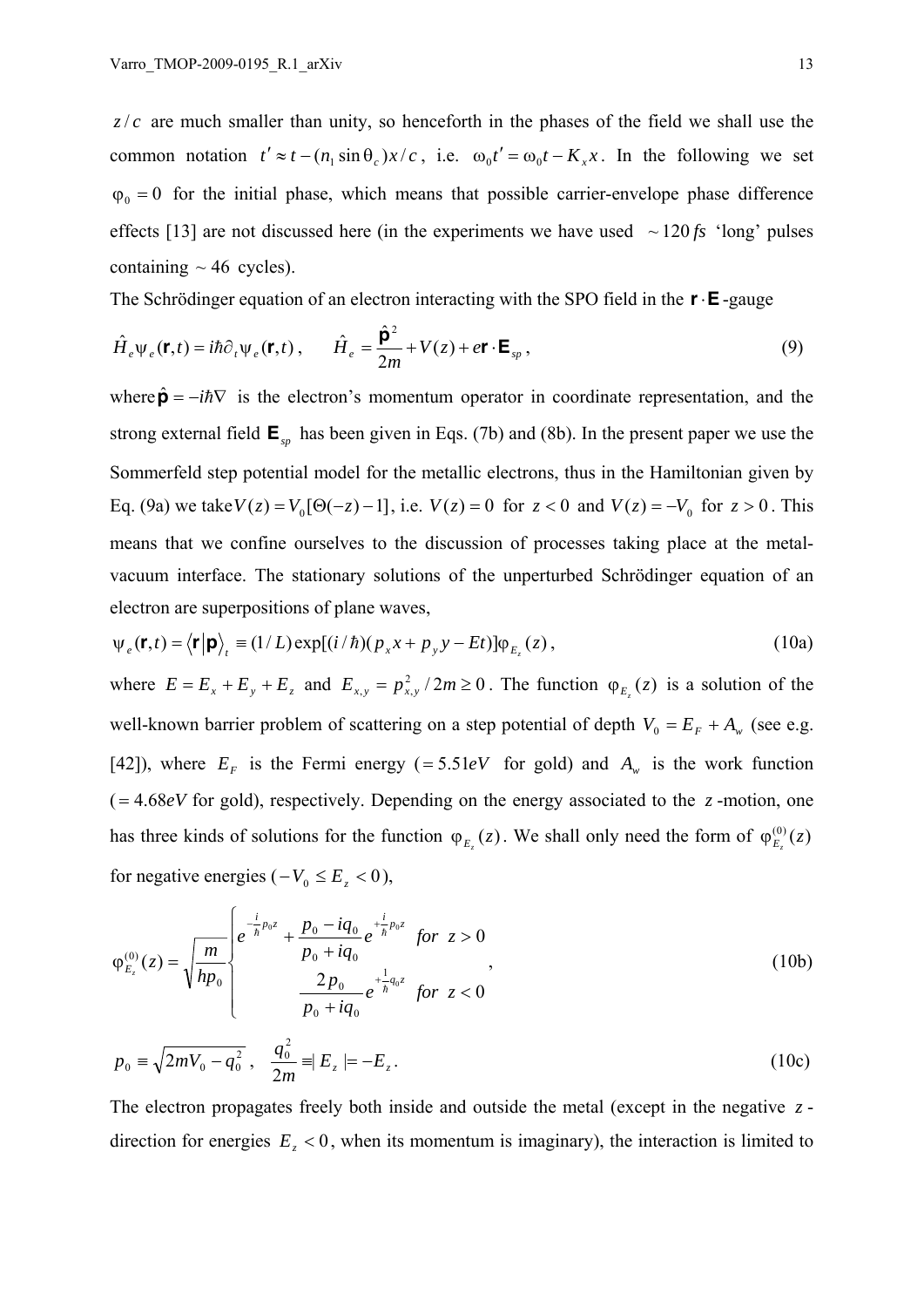the  $z = 0$  plane, where the reflection and transmission may take place. In both regions the fundamental solutions of Eq. (9) can be taken as modulated plane waves of the form

$$
\overline{\psi}_e(\mathbf{r},t) = \langle \mathbf{r} - \mathbf{r}_{cl}(t') | \mathbf{p} \rangle_t = N \exp\{(i/\hbar) [\mathbf{p} \cdot (\mathbf{r} - \mathbf{r}_{cl}(t')) - Et] \} e^{-i\hbar(t)},
$$
\n(11a)

$$
\mathbf{r}_{cl}(t') \equiv \{x_{cl}(t'), 0, z_{cl}(t')\}, \quad x_{cl}(t') \equiv a g \mu_0 \lambda_0 \sin(\omega_0 t'), \quad z_{cl}(t') \equiv b g \mu_0 \lambda_0 \cos(\omega_0 t'), \quad (11b)
$$

$$
a = (\varepsilon_R - 1)^{-1/2}, \quad b = \begin{cases} (\varepsilon_R - 1)^{-1}, & 0 < z < d \\ 1, & z < 0 \end{cases}, \quad \mu_0 = (eF_0/mc\omega_0), \quad \mu_0^2 = 10^{-18}I_0\lambda_0^2, \quad (11c)
$$

where *N* is a normalization factor. The real function  $h(t')$  in the exponent on the right hand side of Eq. (11a) is a simple periodic function of the retarded time *t*′, which drops out from the transition matrix elements to be calculated in the next section, so its explicit form is not interested here. In region  $3(z < 0)$  the *z*-component of the momentum of an evanescent electron is defined as

$$
p_z = -\sqrt{2m(E_z - U_{sp})}, \qquad U_{sp} = g^2 \mu_0^2 (2mc^2)/8 = 5.14 \times 10^{-14} g^2 I_0 \lambda_0^2, \qquad (z < 0) \tag{12}
$$

where the 'ponderomotive energy shift'  $U_{\nu}$  of the electron comes as an average effect stemming from the SPO. This shift can play an important role in field enhanced multiphoton photoelectric emission from metal films [19-20].  $U_{sp}$  measured in *eV* if on the right hand side of Eq. (12)  $I_0$  and  $\lambda_0$  measured in  $W / cm^2$  and  $\mu m$ , respectively. In Eq. (11b) we have introduced the components of the classical trajectory  $\mathbf{r}_{cl}(t)$ , along which the electron oscillates in the SPO field according to the Newton equation  $m\ddot{\mathbf{r}}_{cl} = -e\mathbf{E}_{sp}$ . The dimensionless 'intensity parameter'  $\mu_0$  introduced in Eq. (11b) playes a crucial role in nonlinear processes. Its numerical value can be calculated from the last equation in Eq. (11c), where the intensity  $I_0$  and the central wavelength  $\lambda_0$  of the incoming laser field measured in  $W / cm^2$  and  $\mu m$ , respectively. It is important to note that in obtaining Eq. (11a) the *x* -dependence in *t*′ has been taken into account only parametrically, like in the very dipole approximation (where we use mere time-dependence). Similarly, we have considered the smooth profile functions of the amplitudes,  $\exp(-x/2L_{sp})$  and  $\exp(\mp z/2l_{2,3})$  merely as functions of the parameters *x* and *z*. This is justified if the amplitudes of the classical oscillations  $x_d(t)$  and  $z_d(t)$  are much smaller than the wavelength  $\lambda_0$ , which can be satisfied if  $g\mu_0 < 1$ . Concerning the method of parametric substitution see [43-45], where it has also been shown that the de Broglie wavelength of the free electron has to be considerably smaller than the wave length of the radiation, for a relyable approximation. One can easily calculate that e.g.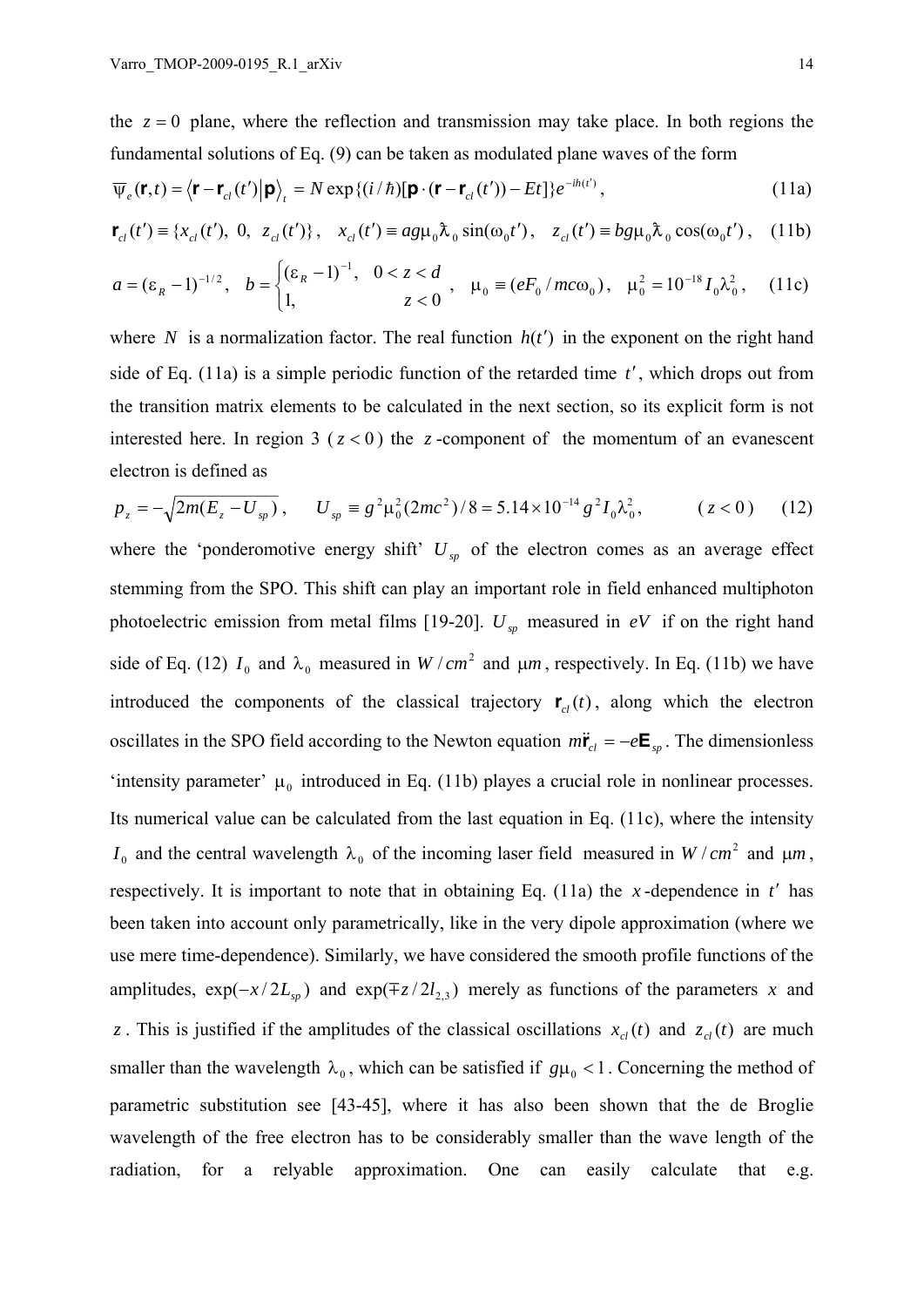$\lambda_{dB}/\lambda_0 = \hbar \omega_0 / pc \sim 10^{-4}$  even for thermal electrons. We note that the dressed states shown in Eq. (11a) are generalizations of the so-called Volkov states, which have been extensively used in the theory of strong-field laser-matter interaction phenomena from the very beginning [46]. An analogous but, on the other hand, a special form of these dressed states has been first used by Bunkin and Fedorov [47] in their treatment of laser-induced cold emission (optical tunneling of electrons) from metal surfaces.

## **4. Photon emission during multiple-plasmon scattering by a metallic electron**

In order to describe spontaneous light emission by the dressed electron, we have to solve the Schrödinger equation of the joint system of an electron interacting with the SPO field and the quantized EM field of the photons,

$$
i\hbar \partial_t |\Psi(t)\rangle = \hat{H} |\Psi(t)\rangle, \qquad \hat{H} = \frac{\hat{\mathbf{p}}^2}{2m} + V(z) + e\mathbf{r} \cdot \mathbf{E}_{sp} + e\mathbf{r} \cdot \hat{\mathbf{E}}_Q,
$$
\n(13)

where  $\hat{\mathbf{p}} = -i\hbar \nabla$  is the electron's momentum operator, and the strong external field representing the surface plasmon oscillations,  $\mathbf{E}_{sp}$  has been given in Eqs. (7b) and (8b). For the electric field strength  $\hat{\mathbf{E}}_q$  of the spontaneously emitted radiation in vacuum will be taken the following approximate form after Elson and Ritchie [34],

$$
\hat{\mathbf{E}}_{Q}(\mathbf{r},t) = \sum_{\mathbf{k}} \int dk_{z} (4\hbar \omega / L^{2})^{1/2}
$$
\n
$$
\times [\hat{\mathbf{k}}(ck_{z}/\omega)\cos(k_{z}z+\eta)+i\mathbf{e}_{z}(ck/\omega)\sin(k_{z}z+\eta)](\hat{a}^{+}_{\mathbf{k},k_{z}}e^{i\omega t}-\hat{a}_{-\mathbf{k},k_{z}}e^{-i\omega t})e^{-i\mathbf{k}\cdot\mathbf{r}} \qquad (z<0) \quad (14a)
$$

$$
\mathbf{k} \equiv (k_x, k_y, 0) \equiv (k \sin \theta) \hat{\mathbf{k}} = (k \sin \theta) (\cos \phi, \sin \phi, 0), \ \ k_z = (\omega / c) \cos \theta, \tag{14b}
$$

$$
\omega \equiv c\sqrt{k^2 + k_z^2}, \qquad \sin \eta = \frac{k_z \varepsilon_R}{\sqrt{(\varepsilon_R + 1)(k^2 + k_z^2 \varepsilon_R)}}, \qquad [\hat{a}_{\mathbf{k}, k_z}, \hat{a}_{\mathbf{k}', k_z'}^+] = \delta_{\mathbf{k}, \mathbf{k}'} \delta(k_z - k_z'). \tag{14c}
$$

(We show the expression only for the p-polarized components, because – as will be proved below – the emission of s-polarized photons are forbidden.) The summation and integration with respect to the wave numbers  $\{k, k, \}$  of the emerging photons in Eq. (14a) is limited to *k* -space regions where  $\omega < \omega_n$ , because the metal layer is transparent for larger frequencies, and the mode functions have a different form to that given here. The form of the quantized field in Eq. (14a), given by Elson and Ritchie [31], corresponds to the approximation in which we consider a *semi-infinite lossless* metal ( $\varepsilon$ <sub>*i*</sub> = 0) occupying the half-space  $0 < z$ . We have checked by a couple of numerical calculations that in the case of a *finite lossy* metal layer illustrated in Fig. 1, the reflection coefficients of the quantized modes are not considerably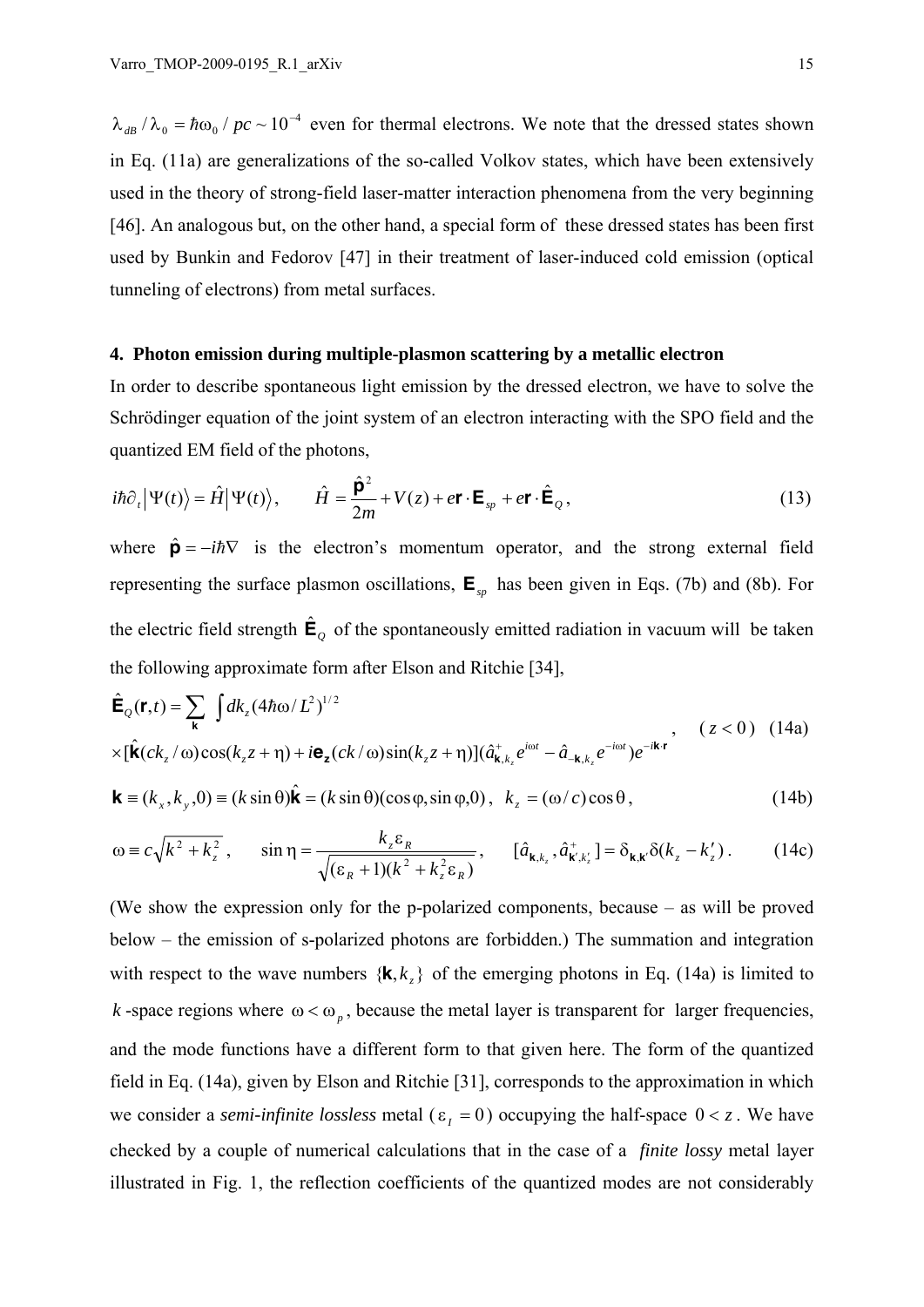less than unity. In particular, if the polar angle θ (with respect to the *negative z* -axis) is close to 90° , then the reflection coefficients are close to 100% , thus this approximation is justified (this is also supported *a posteriori* by the obtained results for the angular distributions of the spontaneously emitted photons, which is peaked around  $\sim$  70 $^{\circ}$ ). We also note that for higher order harmonics ( $n\omega > \omega_p$ ) the dielectric-metal system is practically transparent, and then, to a good approximation, we can work with the usual free-space expression of the electric field strength of the quantized radiation [35],

$$
\hat{\mathbf{E}}(\mathbf{r},t) = i \sum_{\mathbf{k},s} \mathbf{e}_s(\mathbf{k}) (2\pi\hbar\omega/L^3)^{1/2} [\hat{a}_{\mathbf{k},s} e^{i(\mathbf{k}\cdot\mathbf{r}-\omega t)} - \hat{a}_{\mathbf{k},s}^+ e^{-i(\mathbf{k}\cdot\mathbf{r}-\omega t)}],
$$
\n(15)

where the subscript 's' refers to the two independent linear polarizations belonging to the propagation vector  $\mathbf{k} = (k_x, k_y, k_z)$ . Concerning the mode density, one essential difference between Eqs. (14a,b,c) and Eq. (15) can be immediately seen, namely the presence of the extra factors  $ck_z / \omega = k_z / \sqrt{k^2 + k_z^2}$  and  $ck / \omega = k / \sqrt{k^2 + k_z^2}$  on the right hand side of Eq. (14b). These factors are partly responsible for the modification of the kinematics (in other words, for the modification of the angular distribution) of the spontaneous emission, due to the presence of the metal boundary.

The transition matrix elements of the spontaneous emission can be calculated in a very similar manner as has been done in the earlier works of one of us [31-32]. For the initial and final states of the electron we take dressed states of the type given in Eq. (11a)

$$
T_{\hat{\mu}} = -(i/\hbar) \int_{-\infty}^{\infty} dt \langle \overline{\Psi}_{ef} | [\mathbf{e} \cdot \nabla V(z)] | \overline{\Psi}_{ei} \rangle \exp[(i/\hbar)(E'-E)t]
$$
  
 
$$
\times (e/m\omega^2)(4\hbar\omega/L^2)^{1/2} (ck/\omega)\sin(kz+\eta)e^{i(\omega t-\mathbf{k}\cdot\mathbf{r})}, \qquad (16)
$$

$$
=-2\pi i\sum_{n} t_{\hat{f}}^{(n)}\delta(E-E'+n\hbar\omega_0-\hbar\omega)
$$

where the Dirac delta expresses the conservation of energy  $E' + \hbar \omega = E + n \hbar \omega_0$ . This means, that *n* plasmons are absorbed by the electron and the energy is converted to the sum of the final electron energy and the energy of the spontaneously emitted photon. If the change in the electron's energy is small, then the spectrum of the emitted radiation is peaked at the harmonic frequencies  $\omega = n\omega_0$ . This is the case in *specular electron reflection* at the metalvacuum interface. If we do not assume this specular reflection, then, in the frame of the present description, we cannot account for the narrow spectra measured in the experiments. The sum with respect to *n* in Eq. (16) has been derived from the Fourier expansion of the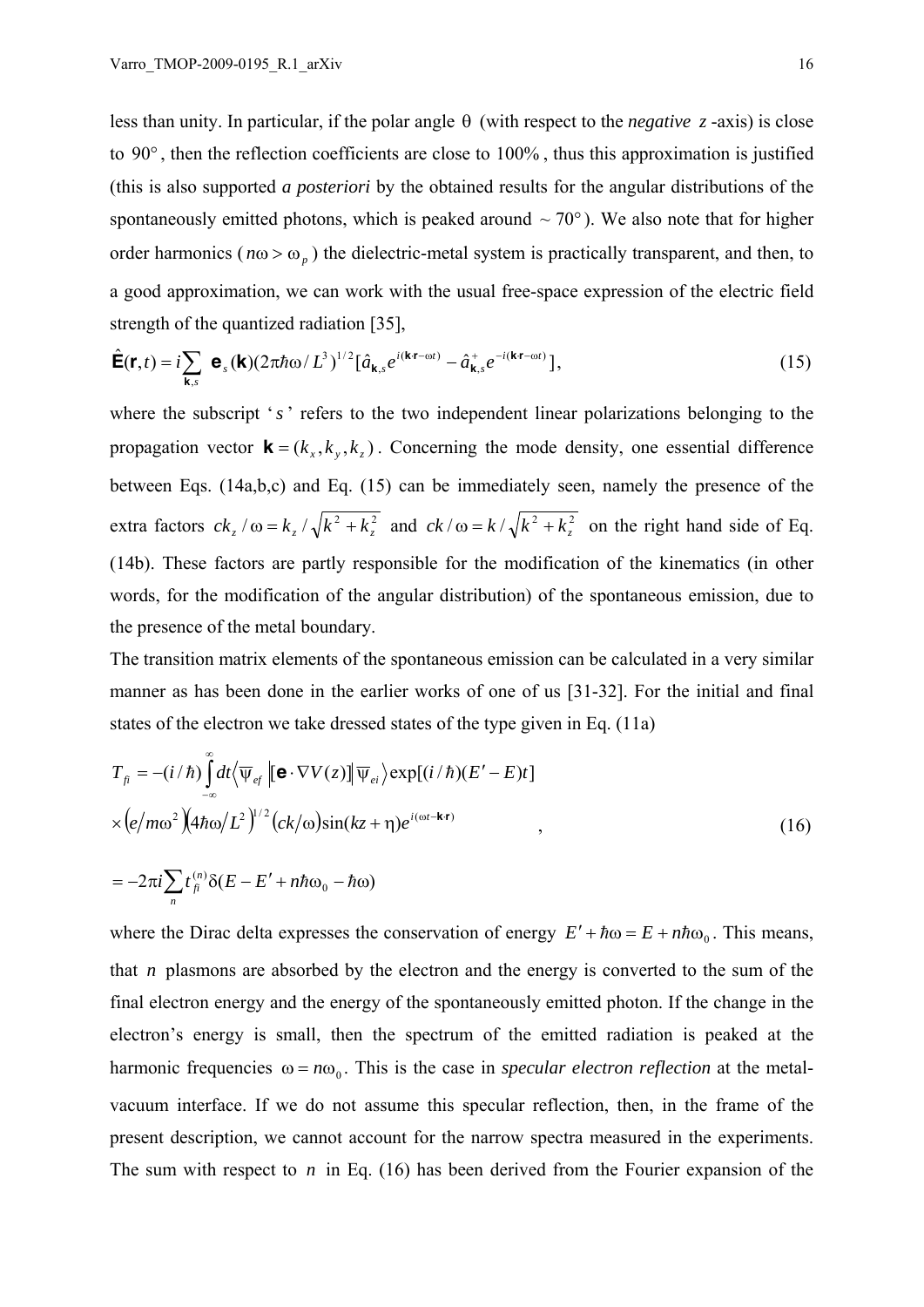periodic modulation factors in the dressed states by taking Eqs. (11a,b) into account, and using the Jacobi-Anger formula  $\exp(iz \sin \varphi) = \sum_{n=-\infty}^{\infty} J_n(z) e^{in \varphi}$ , where  $J_n(z)$  denotes the ordinary Bessel function of first kind of order *n* [48]. From Eq. (16) we immediately see that *the emission of s-polarized photons are forbidden* (the gradient of  $V(z)$  is necessarily pointing to the *z* -direction, so a vector **e** in the plane of the interface is of course orthogonal to that). On the basis of Eq. (16) the production rates of the  $n^{th}$  harmonic photons can be brought to the form

$$
\frac{dP_n}{d\Omega} = v_0 \alpha f^2(\theta) G^2(\nu)
$$
\n
$$
\times \left| \sum_k n F(u_{n+k}) J_{n+k} [ag \mu_0(c/\hbar \omega_0)(p_x - p'_x)] F(u_{n+k}) I_k [g \mu_0(c/\hbar \omega_0)(p_z + p'_z)] \right|^2, \tag{17}
$$

$$
f(\theta) = \frac{2\varepsilon_R (\sin 2\theta)}{\sqrt{(\varepsilon_R + 1)(\sin^2 \theta + \varepsilon_R \cos^2 \theta)}},
$$
\n(17a)

$$
F(u_{n+k}) = \frac{1}{1 + iu_{n+k}}, u_{n+k} = 2[p_x - p'_x + (n+k)\hbar K_x - \hbar k_x]L_{sp}/(n+k)\hbar,
$$
\n(17b)

$$
G(v) = \frac{\sin v}{v}, \qquad v = (p_y - p'_y - \hbar k_y)L/\hbar,
$$
 (17c)

where  $\alpha = e^2 / \hbar c \approx 1/137$  is the fine structure constant, and  $v_0 = \omega_0 / 2\pi$ . In obtaining Eq. (17) we have used the relation  $J_n(iz) = i^n I_n(z)$ , which connects the ordinary Bessel functions  $J_n(z)$  and the modified Bessel functions  $I_n(z)$  of the first kind of integer order. In order to complete the calculation, the above formula for the production rate still should be integrated with respect to the possible initial and final electron momenta **p** and **p**′ , respectively, by taking into account the conservation of energy  $E' + \hbar \omega = E + n\hbar \omega_0$  and the corresponding Fermi distribution. This has been approximately done in a similar case in [31], with the conclusion that this procedure leads to a spreading in energy of order of  $\Delta E \approx 4 \times kT \approx 0.1 eV$ (at room temperature,  $T = 293K$ ,  $kT \approx 0.025eV$ ). The relative energy spread  $\Delta E / E_F \approx 0.018$  would correspond to the spectral width  $\Delta \lambda \approx 0.018 \times \lambda_0 = 14.3$ *nm*, which is quite close to the experimental value [38]. In Eq. (17)  $G^2(v)$  vanishes for  $L \to \infty$ , unless  $k_y$ is zero. Thus, the wave vector of the emitted photon lies in the  $x - z$  plane (the scattering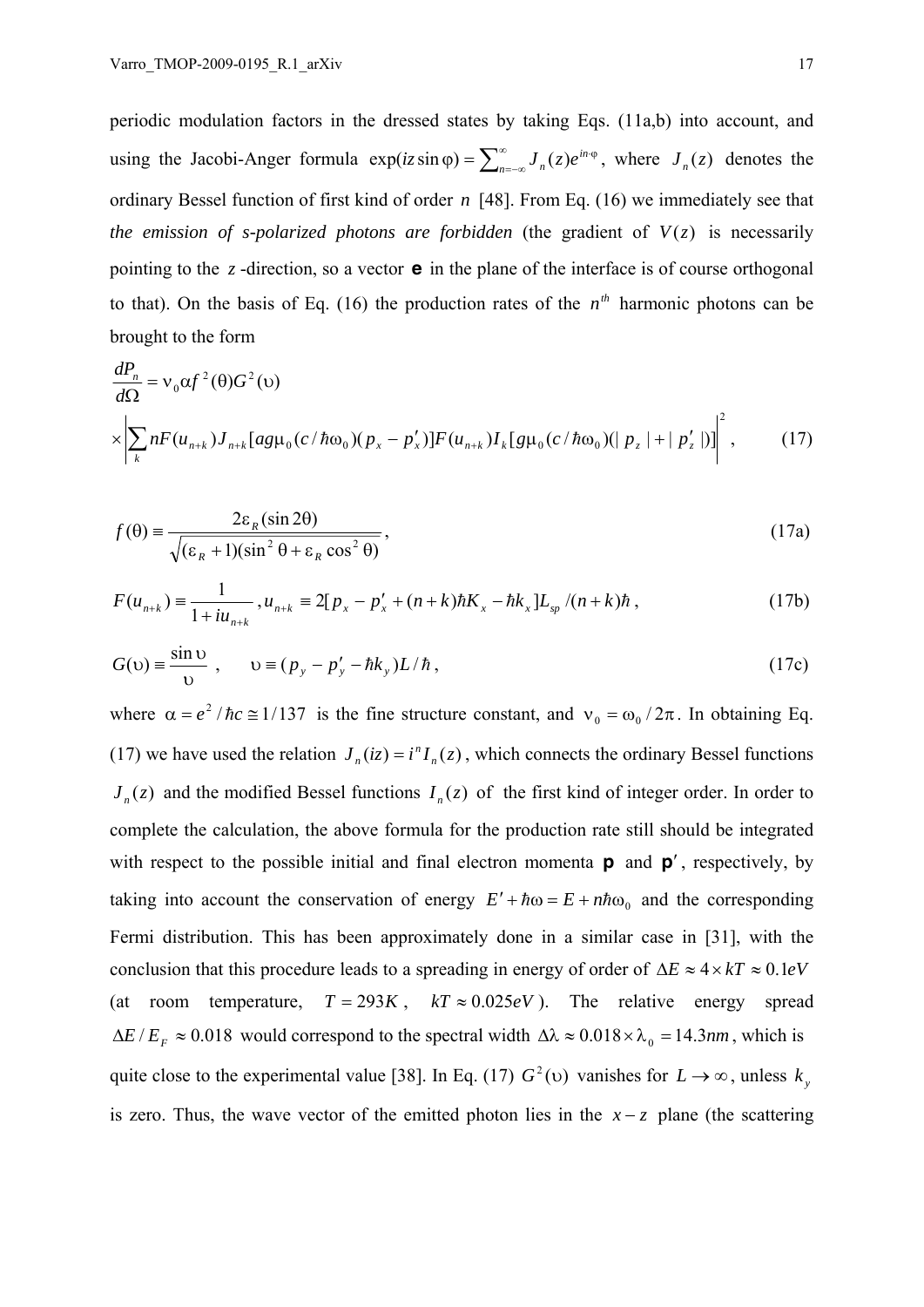plane). In Eq. (17) the angle between the negative  $\zeta$ -axis and the k-vector of the emitted photon is denoted by  $\theta$ , thus its wave vector has the form  $\vec{k} = (\omega/c)(\sin \theta, 0, \cos \theta)$ .

In the rest of the present section we give some illustrations of the numerical results on the basis of the formula for the differential production rates given by Eq. (17).



**Figure 4.** Shows, the intensity dependence of the fundamental (a) and the second harmonic (b) dimensionless production rates  $(dP_n/d\Omega)/(4 \times 10^{-6} \text{ av})$  according to the formula given by Eq. (17). The dashed and the full lines refer to results with no field enhancement and with enhancement of magnitude  $g^2 = 150$ . (Because the enhanced signals are much larger than the signals with no enhancement, we have divided their value by 1500 for the fundamental and by 1450 for the second harmonics, respectively.

The dashed lines in Fig.4 show that in the intensity range we have considered the linear dependence is reproduced, which comes out when one treats the SPO field pertubatively. The strong deviation from the pertubative results are clearly seen. It is remarkable that the enhanced signals do not saturate, at least in this intensity range, rather, their slope remains positive for large intensities. This behaviour is in agreement with our measurements [38].



Figure 5. In this figure we show the dependence of the "degree of nonlinearity", ∂ log *S* / ∂ log *I* , where *S* stands for the signal intensity. The labeling of the curves are the same as in Figure 4. In case of no enhancement the slope of the signals follow the pertubative dependence. The dased lines show that (a):  $\partial \log S_1 / \partial \log I \cong 1$  and (b):  $\partial \log S_2 / \partial \log I \cong 2$  in the whole intensity range.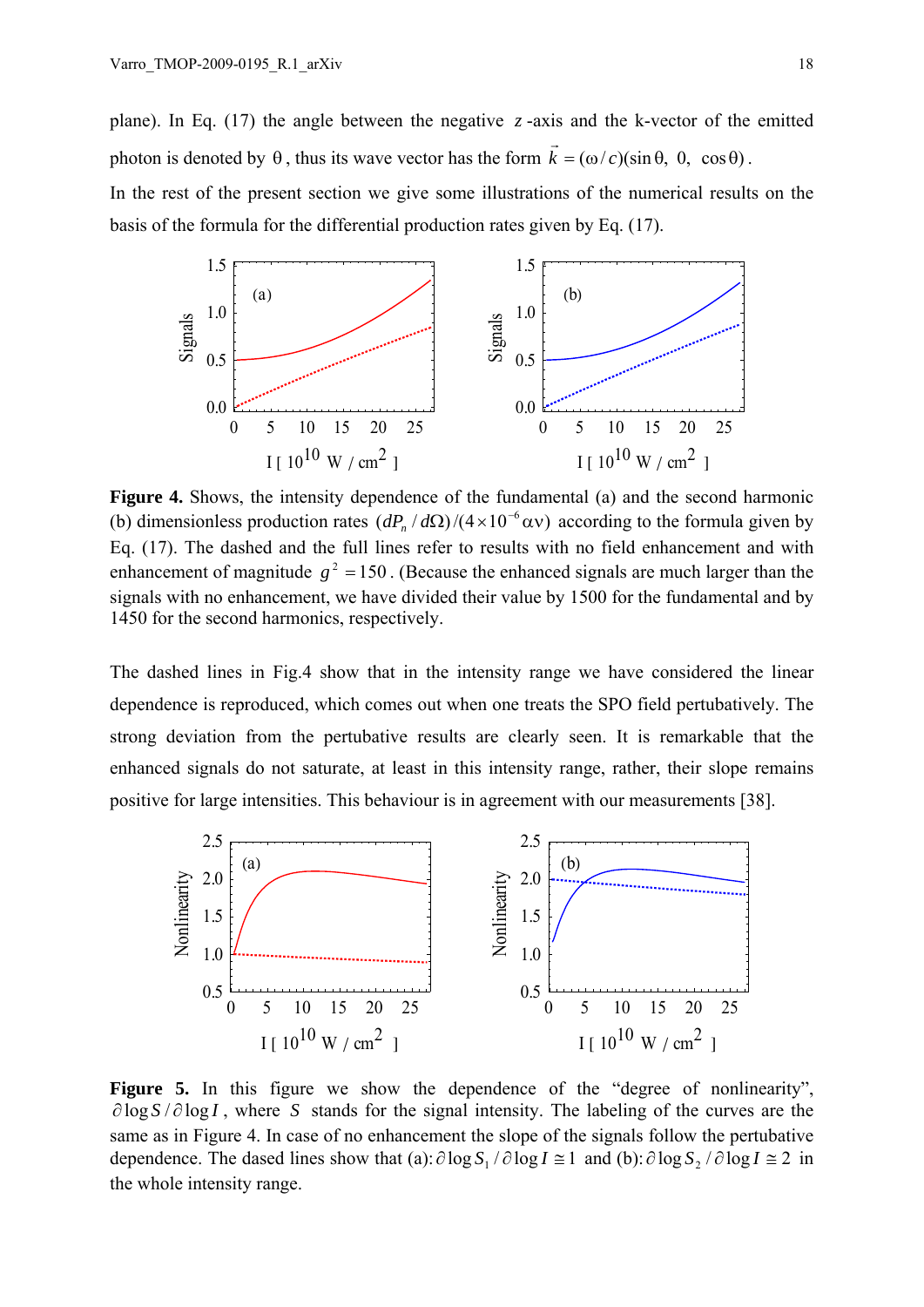As is shown in Fig. 5, without enhancement, the well-known pertubative resuls are reproduced, i.e.  $S_1 \sim I$  for the fundamental, and  $S_2 \sim I^2$  for the second harmonic radiation. On the other hand, the degree of nonlinearly of the signals stemming from the enhanced field, strongly deviates from the pertubative results in a complicated way.

It can be shown that for low intensities of the incoming radiation (when e.g.  $\mu_0 = 10^{-4}$  for a Ti: Sapphire laser of intensity  $I_0 = 10^{10} W/cm^2$ , even by taking into account the field enhancement, the angular distribution of the emitted light is essentially governed by the function *f* (θ) defined in Eq. (17a). This function does not depend on the intensity, but it is sensitive to the frequency through the frequency-dependent permittivity  $\varepsilon_2(\omega)$ . In Fig. 6 we have plotted the angular distributions of the fundamental ( $\varepsilon_R = 25.82$ ) and of the second harmonic ( $\epsilon_R$  = 5.71) signals, by using exlusively the function  $f(\theta)$ . According to this Fig. 6, the distribution of the fundamental radiation is peaked around  $\theta_{\text{max}}^{(1)} = 70^{\circ}$ , and the second harmonic has a maximum at about  $\theta_{\text{max}}^{(2)} = 60^{\circ}$ , and this latter is broader than the former one. For the detailed discussion of the angular distribution for larger incoming intensities than  $\sim 10^{10} W/cm^2$  we have to thoroughly investigate the numerical behaviour of the sum of the products of the Bessel functions in the formula of the production rates given by Eq. (17). This will be one of the subjects of our future work concerning non-linear surface plasmonics.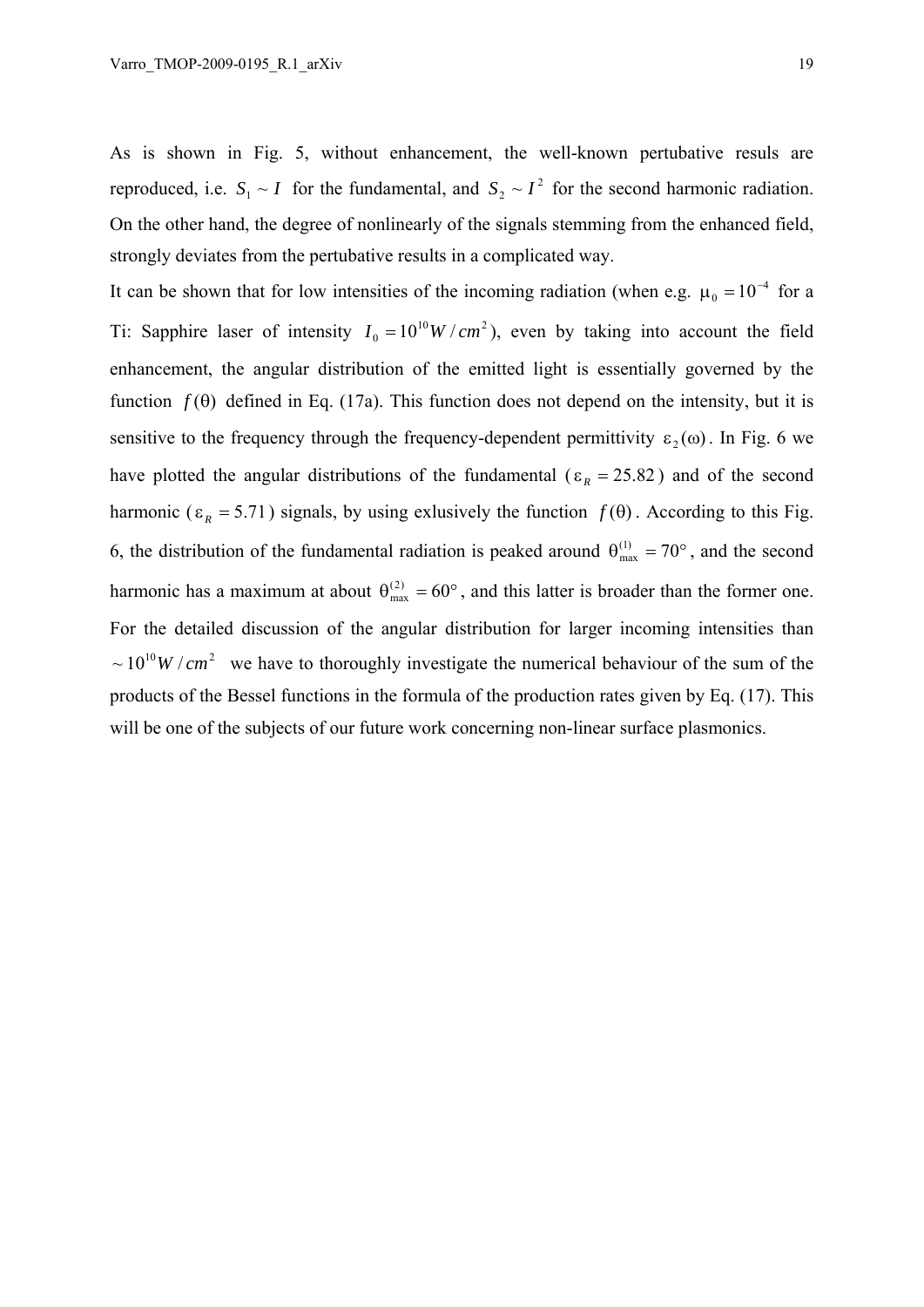

**Figure 6.** Shows the angular dependence of the fundamental (red curve) and the second harmonic (blue curve) normalized photon production rates in the low-intensity case, when  $I_0 = 10^{10} W/cm^2$  has been assumed, and the enhancement factor has been taken to be  $g = \sqrt{150}$ . In the figure the function  $1.6 \times (\sin \theta) | f(\theta)|^2$  has been plotted on the basis of the defining equation Eq. (17a). For the quantitative difference between the curves the use of the different dielectric constants is responsible. For  $\omega = \omega_0$  the value  $\varepsilon_R = 25.82$ , and for  $\omega = 2\omega_0$  the value  $\varepsilon_R = 5.71$  has been taken.

# **5. Summary**

In the present paper we have given a theoretical analysis of the enhanced surface-plasmonassisted spontaneous radiation of a metallic electron. First, in Section 2 we have discussed the kinematics of the generation of the occasionally very high-intensity evanescent electromagnetic fields and surface plasmon oscillations at the metal-vacuum interface of a dielectric-metal-vacuum system. We have determined the spatial distribution and the amplitude of this field, and have given a couple of numerical examples which are relevant in our recent experiments. In Section 3, after having determined the interaction term to be put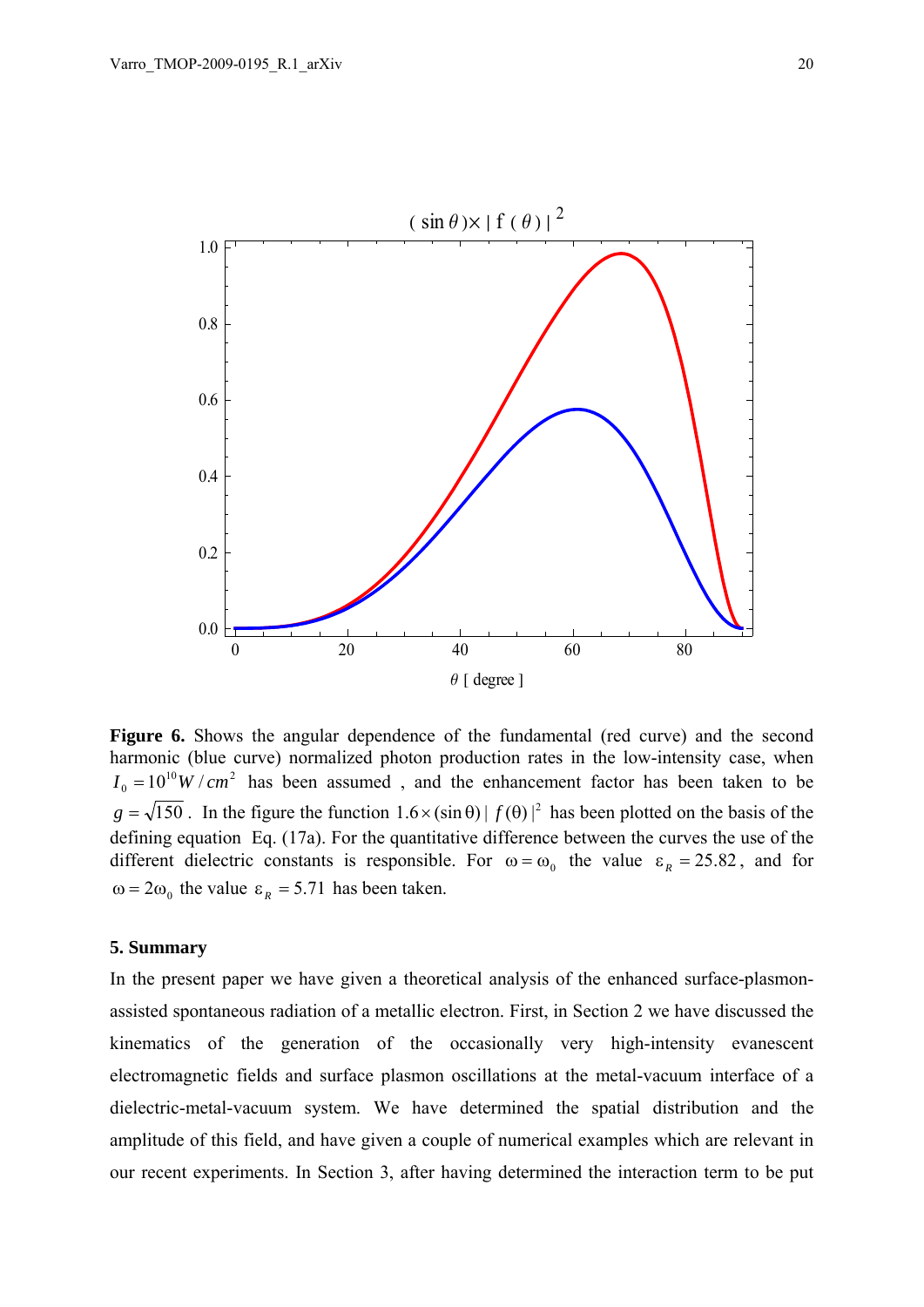into the Schödinger equation, the dressed quantum states of the electrons embedded into the high-intensity SPO field have been derived. In Section 4, on the basis of these dressed states, we have determined in a one-step perturbation calculation the transition matrix elements of the multiple-plasmon-assisted spontaneous emission of photons in the SPO environment. Here we have given a general formula for the absolute production rates of of the harmonic components for arbitrary high order. As a first result, it follows from our theory that the emitted radiation must exclusively be p-polarized, in agreement with the experiments. We have made an estimate on the relative bandwidth of the radiation, and illustrated the unusual characteristics of the emitted radiation with the help of some typical numerical examples, as applications of our analytic results. It has turned out that, due to the large enhancement of the exciting laser fields in the vicinity of the interfaces, a considerable distortion of the intensity distribution of the signal appears, like in our recent experiments. Finally, we have given a special example, relevant only in the low-intensity case, for the angular distribution of the emitted fundamental and second harmonic radiation. In general, we have found a good qualitative agreement between the predictions of the present theory and our recent experimental findings on enhanced and nonlinear light emission at metal surfaces. According to the appearent harmony between theory and experiment, we conjecture that the light signals measured in our recent experiment are stemming from multiple SPO conversion during the scattering on the free electrons which are reflected specularly at the metal surface.

We think that the theoretical method presented here may also find applications in analysing other plasmon-induced nonlinear processes, like for instance high-order electron emission from thin metal films.

**Acknowledgements.** This work has been supported by the Hungarian National Scientific Research Foundation OTKA, Grant No. K73728. The authors thank the unknown referees for the constructive critics and for many valuable suggestions made by them, most of which have been taken into account in the final version of the present paper.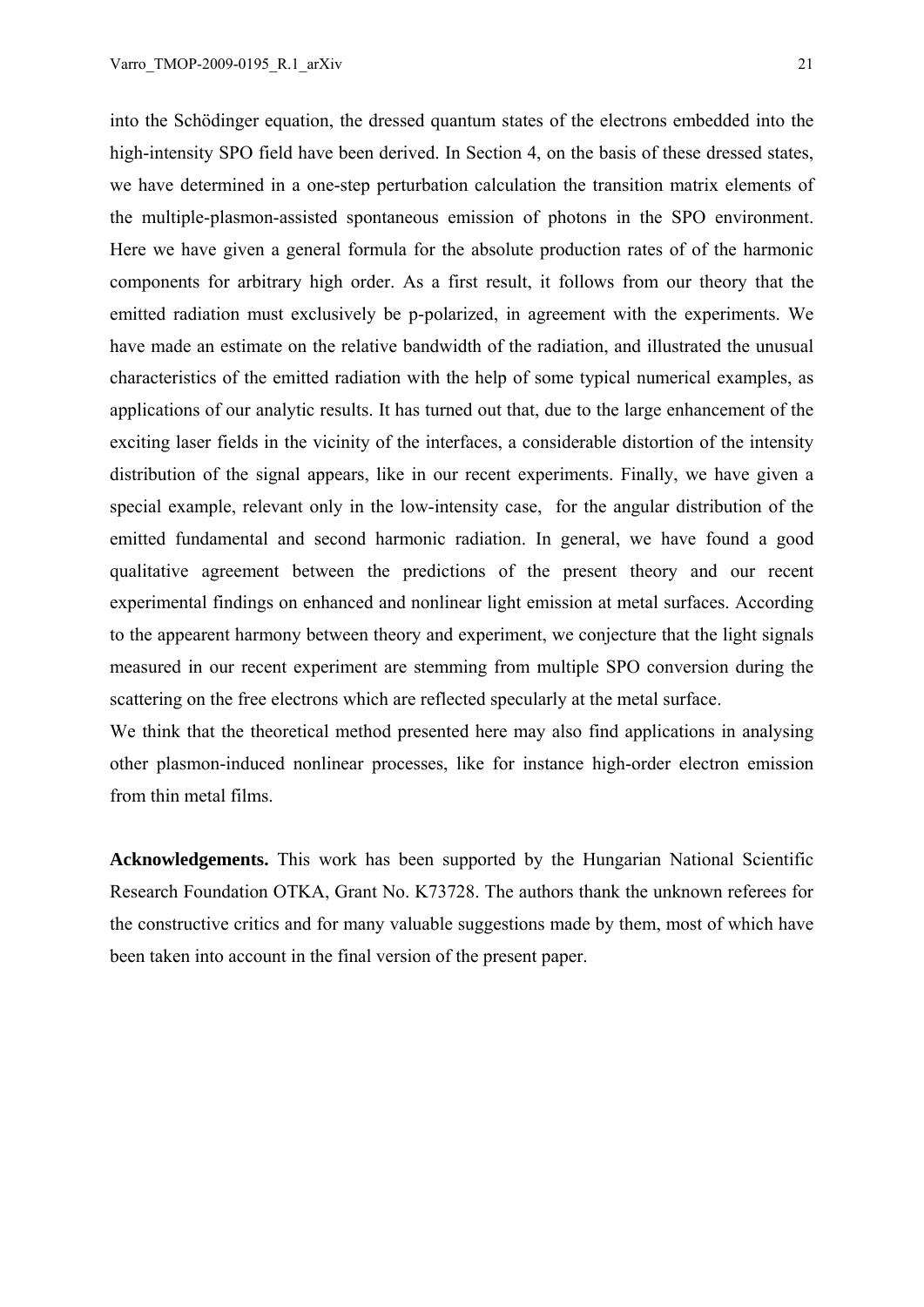### **References**

- [1] J. A. Stratton, *Electromagnetic theory* (New Jersey : Wiley, 2007)
- [2] A. Sommerfeld, *Ann. der Phys.* **28,** 665 (1909)
- [3] E. Burstein and F. de Martini (Eds.), *Polaritons* (London: Pergamon, 1974)
- [4] A. A. Maradudin, V. M. Agranovich and D. L. Mills (Eds.), *Surface Polaritons*

(Amsterdam: North-Holland, 1982)

- [5] H. Raether, *Excitation of plasmons and interband transitions by electrons* (Berlin:
- Springer, 1980), H. Raether H, *Surface plasmons* (Berlin: Springer, 1988)
- [6] A. V. Zayats, I. I. Smolyaninov , *J. Opt. A: Pure Appl. Opt.* **5**, S16 (2003)
- [7] A. V. Zayats, I. I. Smolyaninov and A. A. Maradudin , *Physics Reports* **408,** 131 (2005)
- [8] M. I. Stockman, S. V. Faleev and D. J. Bergman, *Phys. Rev. Lett*. **87**, 167401 (2001)
- [9] E. Altewischer, M. P. van Exter and J. P. Woerdman, *Nature* **418**, 304 (2002)
- [10] W. L. Barnes, A. Dereux and T. W. Ebbesen, *Nature* **424**, 824 (2003)
- [11] S. E. Irvine and A. Y. Elezzabi, *Appl. Phys. Lett*. **86**, 264102 (2005)
- [12] S. Fasel, M. Halder, N. Gisin and H. Zbinden, *New J. Phys.* **8**, 13 (2006)
- [13] S. E. Irvine, P. Dombi, Gy. Farkas and A. Y. Elezzabi, *Phys. Rev. Lett*. **97**, 146801 (2006)
- [14] K. J. Chau, M. Johnson and A. Y. Elezzabi, *Phys. Rev. Lett.* **98**, 133901 (2007)
- [15] M. I. Stockman, M. F. Kling, U. Kleineberg and F. Krausz, *Nature Photon* **1**, 539 (2007)
- [16] M. Bumki, E. Ostby, V. Sorger, E. Ulin-Avila, L. Yang, X. Zhang and K. Vahala, *Nature* **457**, 455 (2009)
- [17] M. L. Brongersma and P. G. Kirk (Eds.), *Surface plasmon nanophotonics* (Dordrecht: Springer, 2007)
- [18] U. Fano, *Ann. der Phys.* **32,** 393 (1938)
- [19] T. Tsang, T. Srinivasan-Rao and J. Fischer, *Phys. Rev. B* **43**, 8870 (1991)
- [20] M. Aeschlimann, C. A. Schmuttenmaer, H. E. Elsayed-Ali, R. J. D. Miller, J. Cao and D.
- A. Mantell, *J. Chem. Phys*. **102**, 8606 (1995)
- [21] M. R. Roth, C. N. Panoiu, M. M. Adams and M. R. Jr. Osgood, *Opt. Express* **14**, 2921 (2006)
- [22] S. Kim, J. Jin, Y-J. Kim, I-Y. Park, Y. Kim and S-W. Kim, *Nature* **453**, 757 (2008)
- [23] J. Wu, H. Qi and H. Zeng, *Phys. Rev. A* **77**, 053412 (2008)
- [24] P. Lu, J. Wu, H. Qi and H. Zeng, *Appl. Phys. Lett.* **93**, 201108 (2008)
- [25] J. Wu, H. Qi and H. Zeng, *Appl. Phys. Lett.* **93**, 051103 (2008)